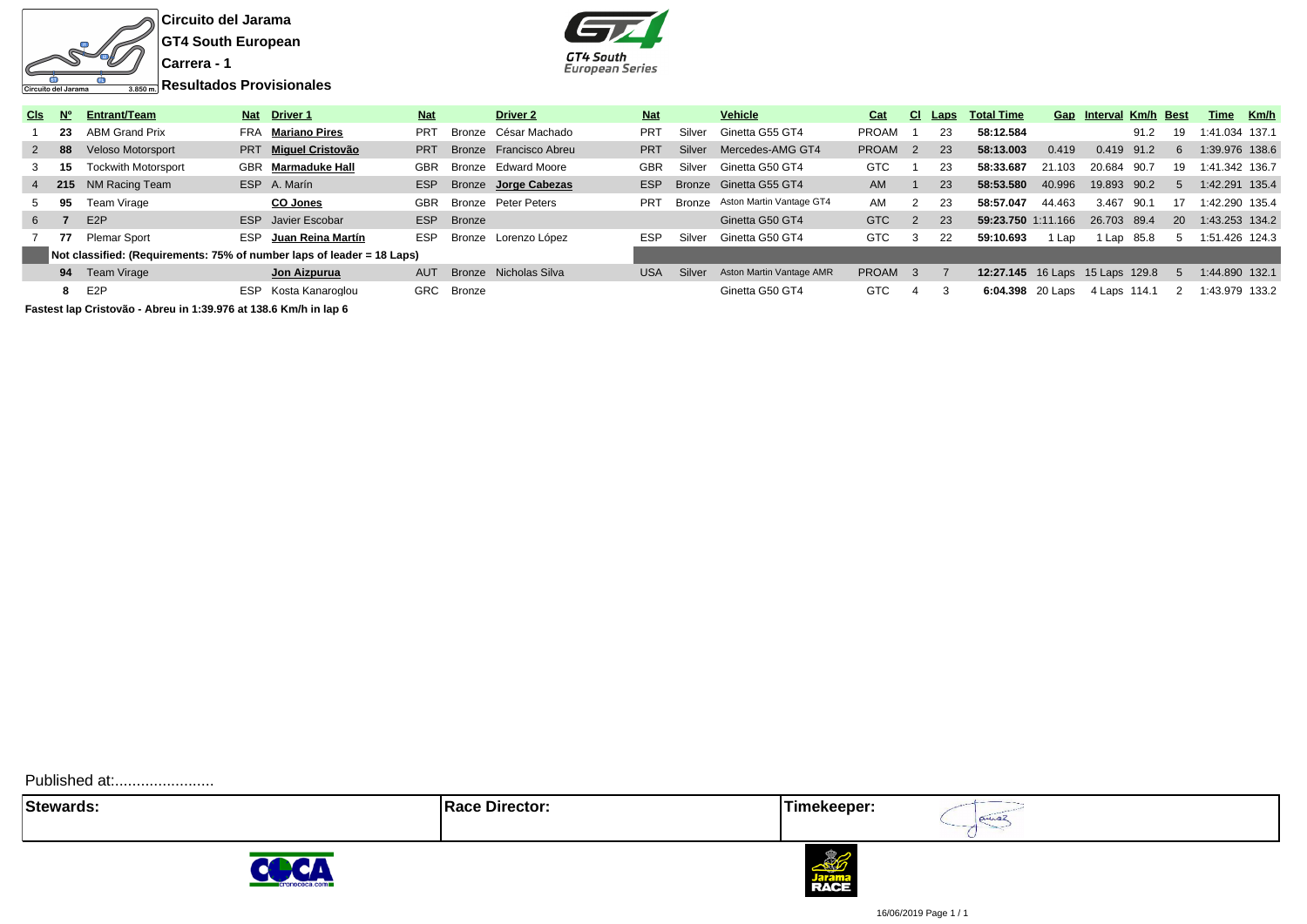



**Resultados Provisionales por categoria**

| <b>CIs</b>   | <b>No</b> | <b>Entrant/Team</b>                                                    | <b>Nat</b> | <b>Driver 1</b>           | <b>Nat</b> |               | Driver <sub>2</sub>   | <b>Nat</b> |               | <b>Vehicle</b>           | Cat          | CI.            | <u>Laps</u>   | <b>Total Time</b>               | Gap    | <b>Interval Km/h Best</b> |          |           | Time           | Km/h |
|--------------|-----------|------------------------------------------------------------------------|------------|---------------------------|------------|---------------|-----------------------|------------|---------------|--------------------------|--------------|----------------|---------------|---------------------------------|--------|---------------------------|----------|-----------|----------------|------|
|              |           | <b>GTC</b>                                                             |            |                           |            |               |                       |            |               |                          |              |                |               |                                 |        |                           |          |           |                |      |
|              | 15        | <b>Tockwith Motorsport</b>                                             |            | <b>GBR</b> Marmaduke Hall | <b>GBR</b> | Bronze        | <b>Edward Moore</b>   | <b>GBR</b> | Silver        | Ginetta G50 GT4          | <b>GTC</b>   |                | 23            | 58:33.687                       |        |                           | 90.7     | 19        | 1:41.342 136.7 |      |
| $\mathbf{2}$ |           | E <sub>2</sub> P                                                       |            | <b>ESP</b> Javier Escobar | ESP        | <b>Bronze</b> |                       |            |               | Ginetta G50 GT4          | <b>GTC</b>   | 2              | 23            | 59:23.750 1:11.166              |        | 50.063 89.4               |          | <b>20</b> | 1:43.253 134.2 |      |
| 3            | 77        | <b>Plemar Sport</b>                                                    | <b>ESP</b> | Juan Reina Martín         | <b>ESP</b> | Bronze        | Lorenzo López         | <b>ESP</b> | Silver        | Ginetta G50 GT4          | <b>GTC</b>   | 3              | 22            | 59:10.693                       | l Lap  |                           | Lap 85.8 |           | 1:51.426 124.3 |      |
|              |           | Not classified: (Requirements: 75% of number laps of leader = 18 Laps) |            |                           |            |               |                       |            |               |                          |              |                |               |                                 |        |                           |          |           |                |      |
|              |           | E <sub>2</sub> P                                                       |            | ESP Kosta Kanaroglou      |            | GRC Bronze    |                       |            |               | Ginetta G50 GT4          | <b>GTC</b>   | $\overline{4}$ | $\mathcal{B}$ | 6:04.398 20 Laps 19 Laps 114.1  |        |                           |          |           | 1:43.979 133.2 |      |
|              |           | <b>PROAM</b>                                                           |            |                           |            |               |                       |            |               |                          |              |                |               |                                 |        |                           |          |           |                |      |
|              | 23        | <b>ABM Grand Prix</b>                                                  | FRA        | Mariano Pires             | <b>PRT</b> | Bronze        | César Machado         | PRT        | Silver        | Ginetta G55 GT4          | <b>PROAM</b> |                | 23            | 58:12.584                       |        |                           | 91.2     | 19        | 1:41.034 137.1 |      |
|              | 88        | <b>Veloso Motorsport</b>                                               |            | PRT Miquel Cristovão      | <b>PRT</b> | Bronze        | Francisco Abreu       | <b>PRT</b> | Silver        | Mercedes-AMG GT4         | <b>PROAM</b> | $\overline{2}$ | 23            | 58:13.003                       | 0.419  | 0.419 91.2                |          | 6.        | 1:39.976 138.6 |      |
|              |           | Not classified: (Requirements: 75% of number laps of leader = 18 Laps) |            |                           |            |               |                       |            |               |                          |              |                |               |                                 |        |                           |          |           |                |      |
|              | 94        | Team Virage                                                            |            | Jon Aizpurua              | AUT        |               | Bronze Nicholas Silva | <b>USA</b> | Silver        | Aston Martin Vantage AM  | PROAM        | -3             |               | 12:27.145 16 Laps 16 Laps 129.8 |        |                           |          | 5         | 1:44.890 132.1 |      |
|              |           | <b>AM</b>                                                              |            |                           |            |               |                       |            |               |                          |              |                |               |                                 |        |                           |          |           |                |      |
|              |           | 215 NM Racing Team                                                     |            | ESP A. Marín              | ESP        | Bronze        | Jorge Cabezas         | <b>ESP</b> | <b>Bronze</b> | Ginetta G55 GT4          | <b>AM</b>    |                | 23            | 58:53.580                       |        |                           | 90.2     |           | :42.291 135.4  |      |
|              | 95        | Team Virage                                                            |            | CO Jones                  | <b>GBR</b> |               | Bronze Peter Peters   | <b>PRT</b> | Bronze        | Aston Martin Vantage GT4 | AM           | 2              | 23            | 58:57.047                       | 44.463 | 3.467                     | 90.1     | 17        | 1:42.290 135.4 |      |
|              |           | Footpat lan Criotovão Abrou in 1:20.076 ot 120 6 Km/h in lan 6         |            |                           |            |               |                       |            |               |                          |              |                |               |                                 |        |                           |          |           |                |      |

**Fastest lap Cristovão - Abreu in 1:39.976 at 138.6 Km/h in lap 6**

Published at:........................

**Stewards:** Timekeeper:









16/06/2019 Page 1 / 1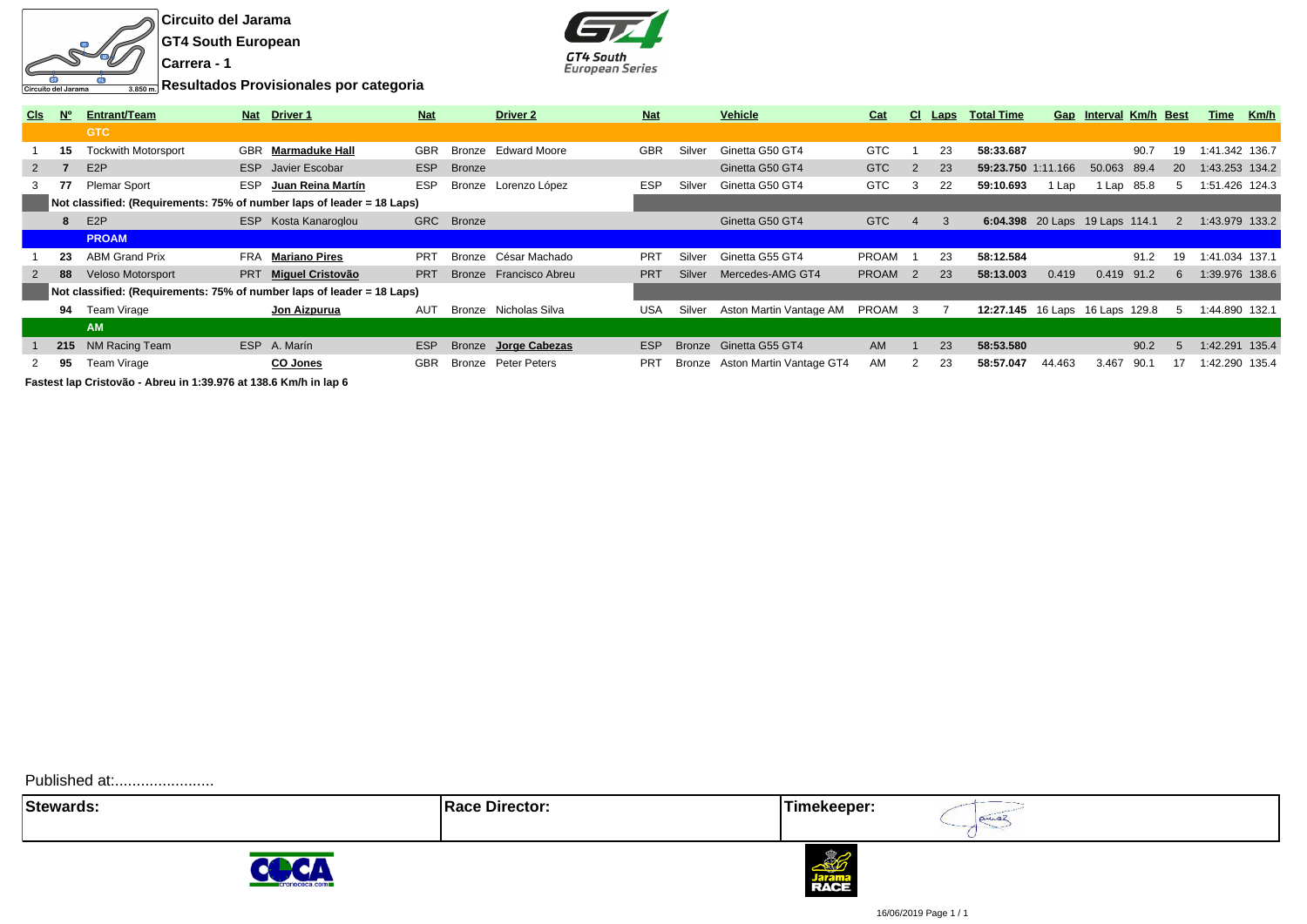



**Clasificación Provisional por Vuelta Rápida de Piloto**

| <u>Clas</u>     | <b>No</b> | Entrant/Team               | <b>Nat</b> | <b>Vehicle</b>             | <b>Driver</b>          | <b>Nat</b> |               | <b>Cat</b>   | <b>Clas</b>    | <u>Laps</u> | <b>Best</b>  | Time     | Gap    | <b>Interval</b> | Km/h  |
|-----------------|-----------|----------------------------|------------|----------------------------|------------------------|------------|---------------|--------------|----------------|-------------|--------------|----------|--------|-----------------|-------|
|                 | 88        | <b>Veloso Motorsport</b>   | <b>PRT</b> | Mercedes-AMG GT4           | Miguel Cristovão       | <b>PRT</b> | Bronze        | <b>PROAM</b> |                | 12          | 6            | 1:39.976 |        |                 | 138.6 |
| $\overline{2}$  | 88        | <b>Veloso Motorsport</b>   | <b>PRT</b> | Mercedes-AMG GT4           | <b>Francisco Abreu</b> | <b>PRT</b> | Silver        | <b>PROAM</b> | 2              | 11          | 6            | 1:40.663 | 0.687  | 0.687           | 137.6 |
| 3               | 23        | <b>ABM Grand Prix</b>      | <b>FRA</b> | Ginetta G55 GT4            | César Machado          | <b>PRT</b> | Silver        | <b>PROAM</b> | 3              | 11          |              | 1:41.034 | 1.058  | 0.371           | 137.1 |
| 4               | 15        | <b>Tockwith Motorsport</b> | <b>GBR</b> | Ginetta G50 GT4            | <b>Edward Moore</b>    | <b>GBR</b> | Silver        | GTC          |                | 11          |              | 1:41.342 | 1.366  | 0.308           | 136.7 |
| 5               | 23        | <b>ABM Grand Prix</b>      | <b>FRA</b> | Ginetta G55 GT4            | <b>Mariano Pires</b>   | <b>PRT</b> | Bronze        | <b>PROAM</b> | 4              | 12          |              | 1:41.637 | 1.661  | 0.295           | 136.3 |
| 6               | 15        | <b>Tockwith Motorsport</b> | <b>GBR</b> | Ginetta G50 GT4            | Marmaduke Hall         | <b>GBR</b> | <b>Bronze</b> | GTC          | 2              | 12          | 4            | 1:41.717 | 1.741  | 0.080           | 136.2 |
|                 | 95        | Team Virage                |            | Aston Martin Vantage GT4   | <b>Peter Peters</b>    | <b>PRT</b> | Bronze        | AM           |                | 11          | b.           | 1:42.290 | 2.314  | 0.573           | 135.4 |
| 8               | 215       | NM Racing Team             | <b>ESP</b> | Ginetta G55 GT4            | Jorge Cabezas          | <b>ESP</b> | <b>Bronze</b> | AM           | $\overline{2}$ | 12          | 5            | 1:42.291 | 2.315  | 0.001           | 135.4 |
| 9               | 95        | Team Virage                |            | Aston Martin Vantage GT4   | CO Jones               | <b>GBR</b> | Bronze        | AM           | 3              | 12          | 6            | 1:42.980 | 3.004  | 0.689           | 134.5 |
| 10 <sup>°</sup> |           | E <sub>2</sub> P           | <b>ESP</b> | Ginetta G50 GT4            | Javier Escobar         | <b>ESP</b> | <b>Bronze</b> | GTC          | 3              | 23          | 20           | 1:43.253 | 3.277  | 0.273           | 134.2 |
| 11              | 215       | NM Racing Team             | <b>ESP</b> | Ginetta G55 GT4            | A. Marín               | <b>ESP</b> | Bronze        | AM           | 4              | 11          | 3            | 1:43.523 | 3.547  | 0.270           | 133.8 |
| 12 <sup>2</sup> | 8         | E <sub>2</sub> P           | <b>ESP</b> | Ginetta G50 GT4            | Kosta Kanaroglou       | <b>GRC</b> | <b>Bronze</b> | GTC          | $\overline{4}$ | 3           | $\mathbf{p}$ | 1:43.979 | 4.003  | 0.456           | 133.2 |
| 13              | 94        | Team Virage                |            | Aston Martin Vantage AMR G | Jon Aizpurua           | <b>AUT</b> | Bronze        | <b>PROAM</b> | 5              |             | 5.           | 1:44.890 | 4.914  | 0.911           | 132.1 |
| 14              | 77        | <b>Plemar Sport</b>        | <b>ESP</b> | Ginetta G50 GT4            | Juan Reina Martín      | <b>ESP</b> | <b>Bronze</b> | GTC          | 5              | 12          | 5            | 1:51.426 | 11.450 | 6.536           | 124.3 |
| 15              | 77        | <b>Plemar Sport</b>        | <b>ESP</b> | Ginetta G50 GT4            | Lorenzo López          | <b>ESP</b> | Silver        | <b>GTC</b>   | 6              | 10          |              | 1:55.296 | 15.320 | 3.870           | 120.2 |



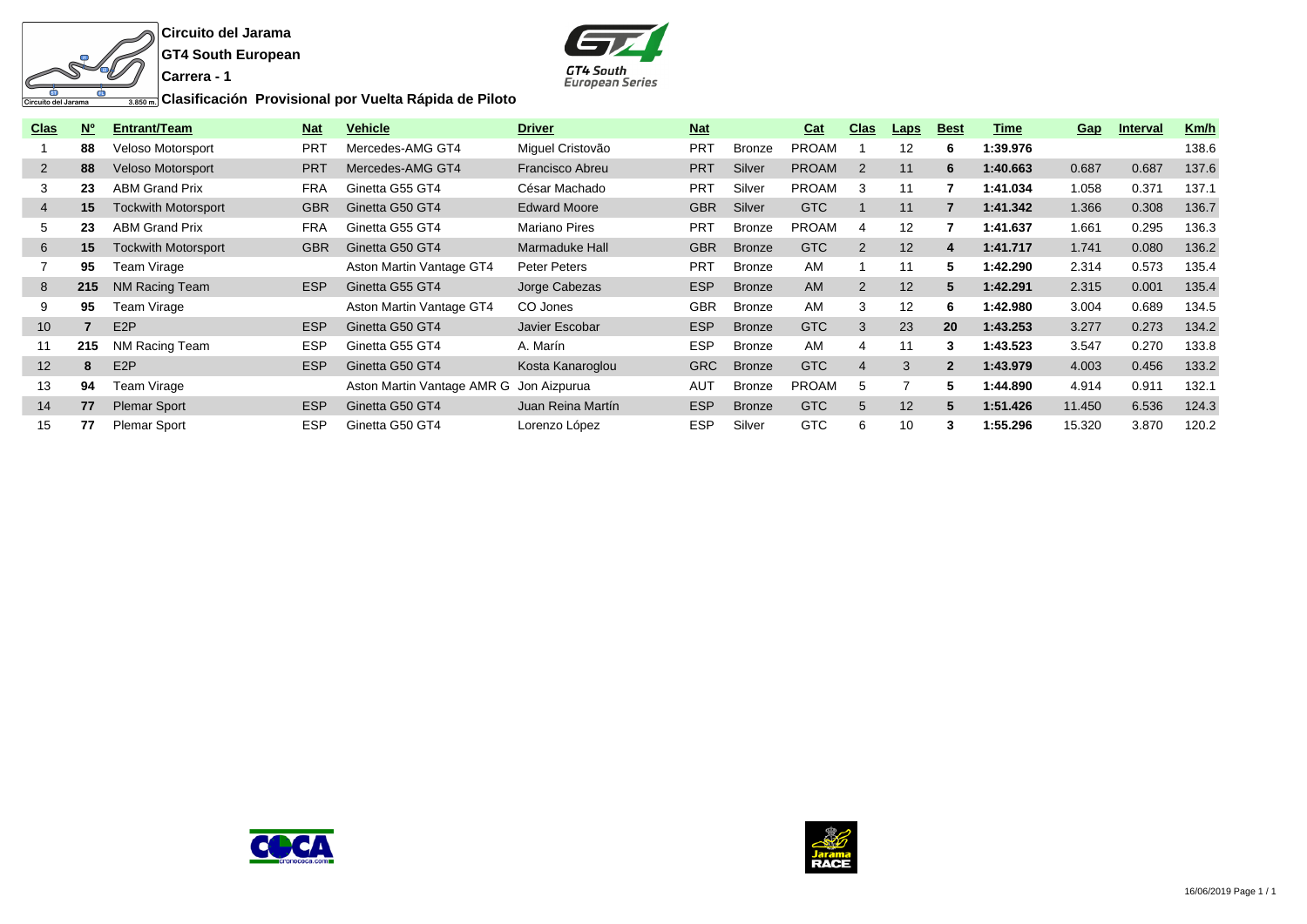



| Cls -       | - N° | <b>Entrant/Team</b>                                                    |            | Nat Driver 1              | <b>Nat</b> | <b>Status</b> | Driver 2               | <b>Nat</b> |        | <b>Vehicle</b>                   | Cat                | <u>CIs</u>           | Laps | <b>Distance</b> | <b>Total Time Km/h</b> |      |
|-------------|------|------------------------------------------------------------------------|------------|---------------------------|------------|---------------|------------------------|------------|--------|----------------------------------|--------------------|----------------------|------|-----------------|------------------------|------|
|             |      | 23 ABM Grand Prix                                                      |            | FRA Mariano Pires         | <b>PRT</b> |               | Bronze César Machado   | <b>PRT</b> | Silver | Ginetta G55 GT4                  | <b>PROAM</b>       |                      | 23   | 88.55           | 58:12.584 91.2         |      |
| $2^{\circ}$ | 88   | <b>Veloso Motorsport</b>                                               |            | PRT Miquel Cristovão      | <b>PRT</b> |               | Bronze Francisco Abreu | <b>PRT</b> | Silver | Mercedes-AMG GT4                 | PROAM <sub>2</sub> |                      | 23   | 88.55           | 58:13.003 91.2         |      |
|             | 15   | <b>Tockwith Motorsport</b>                                             |            | <b>GBR</b> Marmaduke Hall | GBR        |               | Bronze Edward Moore    | GBR        | Silver | Ginetta G50 GT4                  | GTC                |                      | 23   | 88.55           | 58:33.687              | 90.7 |
|             |      | 4 215 NM Racing Team                                                   |            | ESP A. Marín              | <b>ESP</b> |               | Bronze Jorge Cabezas   | ESP        |        | Bronze Ginetta G55 GT4           | <b>AM</b>          |                      | 23   | 88.55           | 58:53.580 90.2         |      |
| 5           | 95   | Team Virage                                                            |            | <b>CO Jones</b>           | GBR        | Bronze        | Peter Peters           | <b>PRT</b> | Bronze | Aston Martin Vantage GT4         | AM                 | $\mathbf{2}^{\circ}$ | 23   | 88.55           | 58:57.047              | 90.1 |
| 6           |      | E <sub>2</sub> P                                                       |            | <b>ESP</b> Javier Escobar | ESP        | <b>Bronze</b> |                        |            |        | Ginetta G50 GT4                  | GTC                | $\overline{2}$       | 23   | 88.55           | 59:23.750 89.4         |      |
|             | 77   | Plemar Sport                                                           | ESP.       | Juan Reina Martín         | <b>ESP</b> | Bronze        | Lorenzo López          | <b>ESP</b> | Silver | Ginetta G50 GT4                  | <b>GTC</b>         | 3                    | 22   | 84.70           | 59:10.693 85.8         |      |
|             |      | Not classified: (Requirements: 75% of number laps of leader = 18 Laps) |            |                           |            |               |                        |            |        |                                  |                    |                      |      |                 |                        |      |
|             |      | <b>94</b> Team Virage                                                  |            | Jon Aizpurua              | <b>AUT</b> | Bronze        | Nicholas Silva         | <b>USA</b> | Silver | Aston Martin Vantage AMR PROAM 3 |                    |                      |      | 26.95           | 12:27.145 129.8        |      |
|             | -8   | E2P                                                                    | <b>ESP</b> | Kosta Kanaroglou          | GRC        | Bronze        |                        |            |        | Ginetta G50 GT4                  | GTC                | 4                    |      | 11.55           | 6:04.398 114.1         |      |



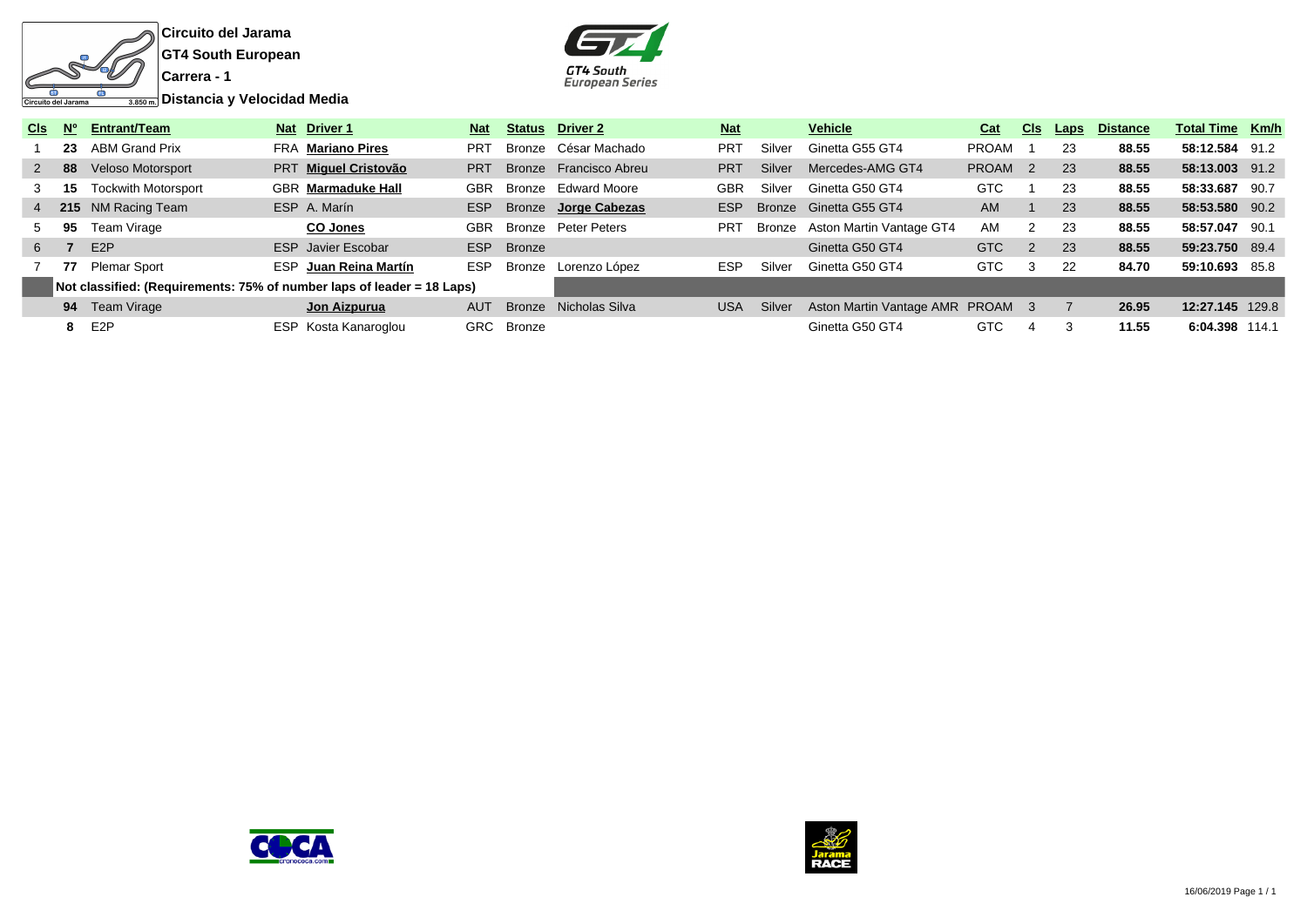**Circuito del Jarama GT4 South European Carrera - 1**

SR

굴

Circuito del Jarama



| 3.850m. Tiempos Por Vuelta |  |
|----------------------------|--|

| 7              |                              | 1 Javier Escobar   |          |              |        | Ginetta G50 GT4 15 |                 |                      | 1 Marmaduke Hall |                  |                              |        | Ginetta G50 GT4            |
|----------------|------------------------------|--------------------|----------|--------------|--------|--------------------|-----------------|----------------------|------------------|------------------|------------------------------|--------|----------------------------|
|                | <b>GTC</b><br>2              |                    |          |              |        | E <sub>2</sub> P   |                 | <b>GTC</b>           | 2 Edward Moore   |                  |                              |        | <b>Tockwith Motorsport</b> |
| Lap D          | <b>Time</b>                  | Sector 1           | Sector 2 | Sector 3     | T. Spd | <b>Elapsed</b>     | Lap D           | Time                 | Sector 1         | Sector 2         | Sector 3                     | T. Spd | <b>Elapsed</b>             |
| 1              | 1:52.946                     | 48.194             | 35.677   | 29.075       | 186.8  | 1:52.946           | 1 <sub>1</sub>  | 1:48.186             | 45.067           | 34.397           | 28.722                       | 204.1  | 1:48.186                   |
| $\overline{2}$ | 1:43.369                     | 39.943             | 34.403   | 29.023       | 217.7  | 3:36.315           | 2 <sub>1</sub>  | 1:42.099             | 39.283           | 34.222           | 28.594                       | 230.2  | 3:30.285                   |
| 3              | 1:44.857                     | 40.574             | 34.942   | 29.341       | 219.5  | 5:21.172           | 3 <sub>1</sub>  | 1:42.398             | 39.465           | 34.116           | 28.817                       | 228.8  | 5:12.683                   |
| $\overline{4}$ | 1:43.954                     | 40.148             | 34.674   | 29.132 219.9 |        | 7:05.126           | 4 1             | 1:41.717             | 39.116           | 33.921           | 28.680 230.7                 |        | 6:54.400                   |
| 5              | 1:43.540                     | 39.802             | 34.599   | 29.139       | 221.3  | 8:48.666           | 5 1             | 1:41.945             | 39.454           | 33.935           | 28.556 230.2                 |        | 8:36.345                   |
| $\,6$          | 1:43.906                     | 39.868             | 34.740   | 29.298       | 219.9  | 10:32.572          | 6 1             | 1:43.014             | 39.877           | 34.615           | 28.522 229.2                 |        | 10:19.359                  |
| 7              | 1:43.483                     | 39.798             | 34.594   | 29.091       | 220.4  | 12:16.055          | 7 <sub>1</sub>  | 1:41.956             | 39.184           | 33.905           | 28.867 232.2                 |        | 12:01.315                  |
| 8              | 1:51.828                     | 39.594             | 34.734   | 37.500       | 219.5  | 14:07.883          | 8 1             | 1:47.943             | 39.878           | 34.669           | 33.396 230.7                 |        | 13:49.258                  |
| 9              | 3:26.043                     | 1:21.968           | 1:09.248 | 54.827       | 182.7  | 17:33.926          | 9 1             | 3:40.844             | 1:35.362         | 1:10.321         | 55.161                       | 134.3  | 17:30.102                  |
| 10             | 4:04.042                     | 1:46.581           | 1:24.029 | 53.432       | 82.4   | 21:37.968          | 10 <sub>1</sub> | 4:02.657             | 1:44.854         | 1:24.509         | 53.294                       | 80.1   | 21:32.759                  |
| 11             | 3:20.868                     | 1:15.908           | 1:09.366 | 55.594       | 91.9   | 24:58.836          | 11 1            | 3:23.117             | 1:16.757         | 1:09.656         | 56.704                       | 89.5   | 24:55.876                  |
| 12             | 4:12.797 P                   | 1:32.617           | 1:22.283 | 1:17.897     | 82.6   | 29:11.633          | 12 <sub>1</sub> | 4:06.823 P           | 1:31.555         | 1:22.090         | 1:13.178                     | 91.3   | 29:02.699                  |
| 13             | 11:01.018 P                  | 9:15.281           | 51.440   | 54.297       | 30.1   | 40:12.651          | 13 2            | 11:01.714            | 9:19.522         | 53.301           | 48.891                       | 30.7   | 40:04.413                  |
| 14             | 2:53.530                     | 1:48.313           | 35.832   | 29.385       | 111.9  | 43:06.181          | $142$           | 1:49.829 P           | 40.788           | 34.650           | 34.391                       | 204.1  | 41:54.242                  |
| 15             | 1:43.736                     | 40.220             | 34.717   | 28.799       | 216.8  | 44:49.917          | 15 2            | 3:00.446             | 1:57.085         | 34.408           | 28.953                       | 107.4  | 44:54.688                  |
| 16             | 1:43.507                     | 40.064             | 34.500   | 28.943       | 218.1  | 46:33.424          | 16 2            | 1:41.916             | 39.562           | 33.891           | 28.463 231.7                 |        | 46:36.604                  |
| 17             | 1:43.556                     | 39.998             | 34.517   | 29.041       | 216.8  | 48:16.980          | 17 2            | 1:42.020             | 39.895           | 33.686           | 28.439                       | 234.2  | 48:18.624                  |
| 18             | 1:43.857                     | 40.146             | 34.584   | 29.127 217.3 |        | 50:00.837          | 18 2            | 1:42.207             | 39.537           | 33.784           | 28.886 230.2                 |        | 50:00.831                  |
| 19             | 1:43.993                     | 39.978             | 34.894   | 29.121       | 213.8  | 51:44.830          | 19 2            | 1:41.342             | 39.266           | 33.672           | 28.404                       | 233.2  | 51:42.173                  |
| 20             | 1:43.253                     | 39.823             | 34.362   | 29.068       | 217.7  | 53:28.083          | 20 2            | 1:41.876             | 39.783           | 33.608           | 28.485 231.7                 |        | 53:24.049                  |
| 21             | 1:45.022                     | 39.945             | 34.696   | 30.381       | 218.1  | 55:13.105          | 21 2            | 1:42.723             | 39.737           | 34.226           | 28.760 233.2                 |        | 55:06.772                  |
| 22             | 2:25.541                     | 1:21.453           | 34.960   | 29.128       | 211.3  | 57:38.646          | 22 2            | 1:42.662             | 39.590           | 34.318           | 28.754 231.2                 |        | 56:49.434                  |
| 23             | 1:45.104                     | 41.050             | 34.733   | 29.321       | 216.8  | 59:23.750          | 23 2            | 1:44.253             | 39.960           | 34.455           | 29.838                       | 229.7  | 58:33.687                  |
|                |                              |                    |          |              |        |                    |                 |                      |                  |                  |                              |        |                            |
| 8              |                              | 1 Kosta Kanaroglou |          |              |        | Ginetta G50 GT4 23 |                 |                      | 1 Mariano Pires  |                  |                              |        | Ginetta G55 GT4            |
|                | <b>GTC</b><br>$\overline{2}$ |                    |          |              |        | E <sub>2</sub> P   |                 | <b>PROAM</b>         | 2 César Machado  |                  |                              |        | <b>ABM Grand Prix</b>      |
| Lap D          | <b>Time</b>                  | Sector 1           | Sector 2 | Sector 3     | T. Spd | <b>Elapsed</b>     | Lap D           | Time                 | Sector 1         | Sector 2         | Sector 3                     | T. Spd | <b>Elapsed</b>             |
| 1              | 1:50.686                     | 47.516             | 34.248   | 28.922       | 185.2  | 1:50.686           | $1\quad1$       | 1:48.965             | 45.397           | 34.578           | 28.990                       | 191.1  | 1:48.965                   |
| $\sqrt{2}$     | 1:43.979                     | 40.346             | 34.231   | 29.402       | 225.0  | 3:34.665           | 2 <sub>1</sub>  | 1:42.021             | 39.095           | 34.155           | 28.771 221.7                 |        | 3:30.986                   |
| 3              | 2:29.733 P                   | 50.218             | 49.411   | 50.104       | 220.8  | 6:04.398           | 3 <sub>1</sub>  | 1:42.298             | 39.232           | 34.173           | 28.893 221.7                 |        | 5:13.284                   |
|                |                              |                    |          |              |        |                    | 4 1             | 1:41.671             | 39.130           | 33.813           | 28.728 223.1                 |        | 6:54.955                   |
|                |                              |                    |          |              |        |                    | 51              | 1:42.024             | 39.175           | 34.132           | 28.717 223.6                 |        | 8:36.979                   |
|                |                              |                    |          |              |        |                    | 6 1             | 1:43.068             | 39.198           | 35.044           | 28.826 223.1                 |        | 10:20.047                  |
|                |                              |                    |          |              |        |                    | 7 <sub>1</sub>  | 1:41.637             | 39.040           | 33.776           | 28.821                       | 224.5  | 12:01.684                  |
|                |                              |                    |          |              |        |                    | 8 <sub>1</sub>  | 1:46.460             | 39.343           | 33.821           | 33.296 225.9                 |        | 13:48.144                  |
|                |                              |                    |          |              |        |                    | 91              | 3:40.908             | 1:34.970         | 1:10.569         | 55.369 125.8                 |        | 17:29.052                  |
|                |                              |                    |          |              |        |                    | 10 <sub>1</sub> | 4:02.023             | 1:44.798         | 1:24.366         | 52.859                       | 72.8   | 21:31.075                  |
|                |                              |                    |          |              |        |                    | 111             | 3:23.269             | 1:17.475         | 1:09.082         | 56.712                       | 82.3   | 24:54.344                  |
|                |                              |                    |          |              |        |                    | 12 <sub>1</sub> | 4:04.920 P           | 1:31.690         | 1:21.610         | 1:11.620                     | 89.7   | 28:59.264                  |
|                |                              |                    |          |              |        |                    | 13 2            | 11:03.276            | 9:22.251         | 52.959           | 48.066                       | 43.6   | 40:02.540                  |
|                |                              |                    |          |              |        |                    | $142$           | 1:42.825             | 40.294           | 33.762           | 28.769                       | 215.1  | 41:45.365                  |
|                |                              |                    |          |              |        |                    | 15 <sub>2</sub> | 1:42.043             | 39.901           | 33.759           | 28.383                       | 217.7  | 43:27.408                  |
|                |                              |                    |          |              |        |                    | 16 <sub>2</sub> | 1:47.115 P           | 39.540           | 34.066           | 33.509                       | 219.5  | 45:14.523                  |
|                |                              |                    |          |              |        |                    | $172$           | 2:48.216             | 1:45.993         | 33.623           | 28.600 115.8                 |        | 48:02.739                  |
|                |                              |                    |          |              |        |                    | 18 2            | 1:41.217             | 39.115           | 33.533           | 28.569 219.0                 |        | 49:43.956                  |
|                |                              |                    |          |              |        |                    | 19 2            | 1:41.034             | 39.004           | 33.438           | 28.592 218.1                 |        | 51:24.990                  |
|                |                              |                    |          |              |        |                    | 20 2            | 1:41.446             | 39.042           | 33.883           | 28.521 219.0                 |        | 53:06.436                  |
|                |                              |                    |          |              |        |                    | 21 2            | 1:41.937             | 39.190           | 34.140           | 28.607 219.0                 |        | 54:48.373                  |
|                |                              |                    |          |              |        |                    | $22\,2$<br>23 2 | 1:41.743<br>1:42.468 | 39.519<br>39.869 | 33.597<br>33.807 | 28.627 216.8<br>28.792 217.7 |        | 56:30.116<br>58:12.584     |



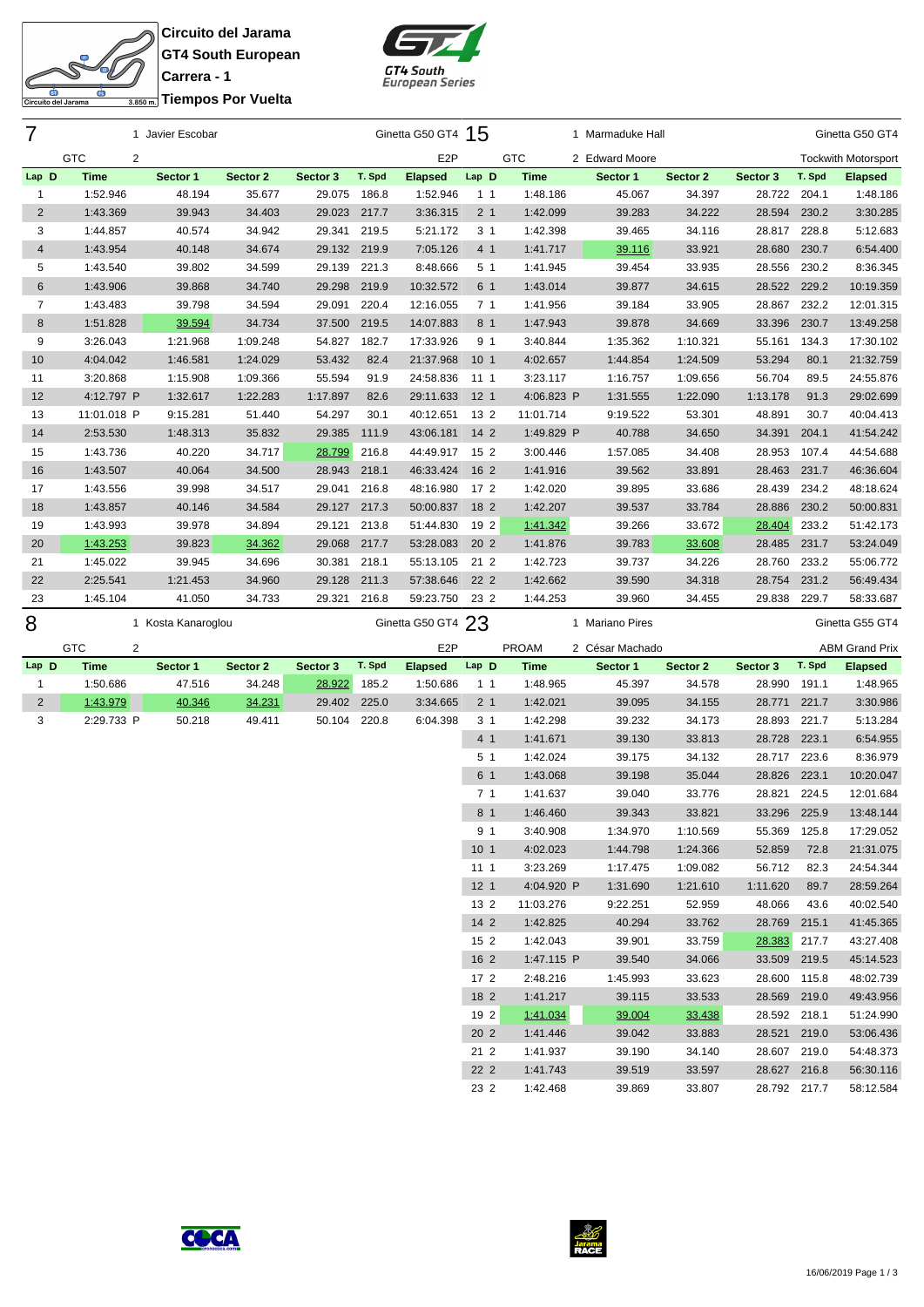$\overline{\mathbf{p}}$ ito del Jarama

**Circuito del Jarama GT4 South European Carrera - 1 Tiempos Por Vuelta**



| 77              |                      | 1 Juan Reina Martín |                  |                        | Ginetta G50 GT4 94 |                        |                 | 1 Jon Aizpurua |                  |          |              | Aston Martin Vantage AMR GT4 |                          |
|-----------------|----------------------|---------------------|------------------|------------------------|--------------------|------------------------|-----------------|----------------|------------------|----------|--------------|------------------------------|--------------------------|
|                 | <b>GTC</b>           | 2 Lorenzo López     |                  |                        |                    | Plemar Sport           |                 | <b>PROAM</b>   | 2 Nicholas Silva |          |              |                              | Team Virage              |
| Lap D           | <b>Time</b>          | Sector 1            | Sector 2         | Sector 3               | T. Spd             | <b>Elapsed</b>         | Lap D           | <b>Time</b>    | Sector 1         | Sector 2 | Sector 3     | T. Spd                       | <b>Elapsed</b>           |
| 1 <sub>1</sub>  | 1:57.958             | 50.085              | 37.347           | 30.526                 | 193.2              | 1:57.958               | 1 <sub>1</sub>  | 1:54.459       | 48.899           | 35.891   | 29.669       | 198.5                        | 1:54.459                 |
| 2 <sub>1</sub>  | 1:52.366             | 43.642              | 37.600           | 31.124                 | 213.0              | 3:50.324               | 2 <sub>1</sub>  | 1:45.158       | 40.493           | 34.909   | 29.756 228.8 |                              | 3:39.617                 |
| 3 <sub>1</sub>  | 1:53.514             | 42.193              | 39.265           | 32.056                 | 194.9              | 5:43.838               | 3 <sub>1</sub>  | 1:46.083       | 41.319           | 34.997   | 29.767       | 224.5                        | 5:25.700                 |
| 4 1             | 1:51.658             | 42.139              | 38.007           | 31.512                 | 201.1              | 7:35.496               | 4 <sub>1</sub>  | 1:45.310       | 40.787           | 34.624   | 29.899       | 225.9                        | 7:11.010                 |
| 5 <sub>1</sub>  | 1:51.426             | 42.403              | 37.684           | 31.339                 | 217.7              | 9:26.922               | 5 <sub>1</sub>  | 1:44.890       | 40.611           | 34.696   | 29.583       | 225.9                        | 8:55.900                 |
| 6 1             | 1:53.680             | 43.064              | 38.827           | 31.789                 | 200.3              | 11:20.602              | 6 1             | 1:46.035       | 41.030           | 34.973   | 30.032 219.5 |                              | 10:41.935                |
| 7 <sub>1</sub>  | 1:52.569             | 42.869              | 38.283           | 31.417                 | 208.4              | 13:13.171              | 7 <sub>1</sub>  | 1:45.210       | 40.849           | 34.855   | 29.506       | 222.2                        | 12:27.145                |
| 8 <sub>1</sub>  | 2:10.541             | 53.941              | 43.156           | 33.444                 | 172.8              | 15:23.712              | 95              |                | 1 CO Jones       |          |              |                              | Aston Martin Vantage GT4 |
| 9 <sub>1</sub>  | 2:12.348             | 53.575              | 40.967           | 37.806                 | 164.3              | 17:36.060              |                 |                |                  |          |              |                              |                          |
| 10 <sub>1</sub> | 4:05.379             | 1:47.373            | 1:23.915         | 54.091                 | 87.6               | 21:41.439              |                 | AM             | 2 Peter Peters   |          |              |                              | Team Virage              |
| 111             | 3:19.421             | 1:14.609            | 1:10.154         | 54.658                 | 92.7               | 25:00.860              | Lap D           | <b>Time</b>    | Sector 1         | Sector 2 | Sector 3     | T. Spd                       | <b>Elapsed</b>           |
| 12 <sub>1</sub> | 4:16.983 P           | 1:33.328            | 1:22.577         | 1:21.078               | 76.6               | 29:17.843              | 1 <sub>1</sub>  | 1:50.455       | 47.064           | 34.091   | 29.300       | 200.7                        | 1:50.455                 |
| 13 2            | 10:51.205            | 9:12.267            | 50.598           | 48.340                 | 52.9               | 40:09.048              | 2 <sub>1</sub>  | 1:44.029       | 40.295           | 34.105   | 29.629       | 228.8                        | 3:34.484                 |
| 14 2            | 1:55.575             | 44.512              | 38.847           | 32.216                 | 186.8              | 42:04.623              | 3 <sub>1</sub>  | 1:44.980       | 40.676           | 34.608   | 29.696       | 225.9                        | 5:19.464                 |
| 15 2            | 1:55.296             | 44.051              | 39.002           | 32.243                 | 178.8              | 43:59.919              | 4 1             | 1:44.093       | 40.706           | 34.363   | 29.024 227.3 |                              | 7:03.557                 |
| 16 2            | 2:04.037 P           | 44.290              | 39.798           | 39.949                 | 206.5              | 46:03.956              | 5 <sub>1</sub>  | 1:43.285       | 39.870           | 33.977   | 29.438       | 231.2                        | 8:46.842                 |
| 17 <sub>2</sub> | 3:11.122             | 1:55.632            | 41.421           | 34.069                 | 90.9               | 49:15.078              | 6 1             | 1:42.980       | 39.796           | 34.074   | 29.110 228.8 |                              | 10:29.822                |
| 18 2            | 1:58.948             | 45.497              | 40.299           | 33.152                 | 180.6              | 51:14.026              | 7 <sub>1</sub>  | 1:43.109       | 39.898           | 34.016   | 29.195       | 229.2                        | 12:12.931                |
| 19 2            | 2:00.295             | 45.190              | 41.801           | 33.304                 | 182.4              | 53:14.321              | 8 1             | 1:53.719       | 39.760           | 34.512   | 39.447 228.8 |                              | 14:06.650                |
| 20 2            | 1:59.779             | 44.905              | 40.363           | 34.511                 | 178.5              | 55:14.100              | 9 1             | 3:26.237       | 1:21.318         | 1:09.451 | 55.468       | 189.1                        | 17:32.887                |
| 21 2            | 1:59.912             | 44.793              | 41.428           | 33.691                 | 184.3              | 57:14.012              | 10 <sub>1</sub> | 4:03.017       | 1:46.182         | 1:24.063 | 52.772       | 84.4                         | 21:35.904                |
| 22 2            | 1:56.681             | 44.763              | 39.076           | 32.842                 | 177.9              | 59:10.693              | 111             | 3:22.157       | 1:16.140         | 1:09.480 | 56.537       | 98.6                         | 24:58.061                |
| 88              |                      | 1 Miguel Cristovão  |                  |                        |                    | Mercedes-AMG GT4       | 12 <sub>1</sub> | 4:11.859 P     | 1:31.901         | 1:22.389 | 1:17.569     | 100.3                        | 29:09.920                |
|                 |                      |                     |                  |                        |                    |                        | 13 2            | 10:55.546      | 9:15.868         | 51.822   | 47.856       | 29.9                         | 40:05.466                |
|                 | <b>PROAM</b>         | 2 Francisco Abreu   |                  |                        |                    | Veloso Motorsport      | $142$           | 1:53.604 P     | 41.975           | 34.886   | 36.743       | 225.0                        | 41:59.070                |
| Lap D           | <b>Time</b>          | Sector 1            | Sector 2         | Sector 3               | T. Spd             | <b>Elapsed</b>         | 15 2            | 3:14.466       | 2:10.369         | 34.785   | 29.312 104.7 |                              | 45:13.536                |
| 1 <sub>1</sub>  | 1:51.364             | 48.019              | 34.130           | 29.215                 | 197.0              | 1:51.364               | 16 <sub>2</sub> | 1:43.543       | 40.248           | 34.416   | 28.879       | 225.4                        | 46:57.079                |
| 2 <sub>1</sub>  | 1:44.026             | 39.953              | 34.335           | 29.738                 | 229.2              | 3:35.390               | 17 <sub>2</sub> | 1:42.290       | 39.685           | 33.965   | 28.640       | 228.3                        | 48:39.369                |
| 3 <sub>1</sub>  | 1:44.232             | 40.847              | 33.935           | 29.450                 | 220.8              | 5:19.622               | 18 2            | 1:42.567       | 39.489           | 34.173   | 28.905       | 227.8                        | 50:21.936                |
| 4 <sub>1</sub>  | 1:41.768             | 39.305              | 33.862           | 28.601                 | 232.7              | 7:01.390               | 19 2            | 1:42.841       | 40.074           | 34.015   | 28.752       | 227.3                        | 52:04.777                |
| 5 <sub>1</sub>  | 1:40.614             | 38.840              | 33.417           | 28.357                 | 232.7              | 8:42.004               | 20 2            | 1:42.969       | 39.931           | 34.144   | 28.894       | 228.8                        | 53:47.746                |
| 6 1             | 1:39.976             | 38.719              | 33.020           | 28.237                 | 233.7              | 10:21.980              | 21 2            | 1:42.725       | 39.908           | 33.782   | 29.035       | 228.3                        | 55:30.471                |
| 7 <sub>1</sub>  | 1:40.694             | 38.893              | 33.499           | 28.302                 | 234.7              | 12:02.674              | 22 2            | 1:43.334       | 40.170           | 33.988   | 29.176       | 226.4                        | 57:13.805                |
| 8 <sub>1</sub>  | 1:47.416             | 39.096              | 34.435           | 33.885                 | 235.2              | 13:50.090              | 23 2            | 1:43.242       | 40.144           | 34.103   | 28.995       | 226.8                        | 58:57.047                |
| 91              | 3:41.359             | 1:36.385            | 1:09.648         | 55.326                 | 141.5              | 17:31.449              |                 |                |                  |          |              |                              |                          |
| 10 <sub>1</sub> | 4:03.372             | 1:46.203            | 1:23.787         | 53.382                 | 82.3               | 21:34.821              |                 |                |                  |          |              |                              |                          |
| 11 1            | 3:22.104             | 1:15.898            | 1:09.732         | 56.474                 | 94.7               | 24:56.925              |                 |                |                  |          |              |                              |                          |
| 12 <sub>1</sub> | 4:08.242 P           | 1:31.753            | 1:22.517         | 1:13.972               | 101.0              | 29:05.167              |                 |                |                  |          |              |                              |                          |
| 13 2            | 10:59.417            | 9:17.997            | 53.294           | 48.126                 | 28.7               | 40:04.584              |                 |                |                  |          |              |                              |                          |
| $142$           | 1:46.585 P           | 39.701              | 33.421           | 33.463 223.6           |                    | 41:51.169              |                 |                |                  |          |              |                              |                          |
| 15 <sub>2</sub> | 2:53.237             | 1:50.414            | 34.107           | 28.716 102.4           |                    | 44:44.406              |                 |                |                  |          |              |                              |                          |
| 16 <sub>2</sub> | 1:41.213             | 39.058              | 33.723           | 28.432 231.7           |                    | 46:25.619              |                 |                |                  |          |              |                              |                          |
| $172$           | 1:40.680             | 38.921              | 33.445           | 28.314 232.7           |                    | 48:06.299              |                 |                |                  |          |              |                              |                          |
| 18 2            | 1:40.663             | 39.014              | 33.394           | 28.255 233.7           |                    | 49:46.962              |                 |                |                  |          |              |                              |                          |
| 19 2            | 1:40.880             | 39.122              | 33.507           | 28.251 233.7           |                    | 51:27.842              |                 |                |                  |          |              |                              |                          |
| 20 2<br>21 2    | 1:40.920             | 38.813              | 33.647           | 28.460                 | 233.7              | 53:08.762              |                 |                |                  |          |              |                              |                          |
|                 |                      |                     |                  |                        |                    |                        |                 |                |                  |          |              |                              |                          |
|                 | 1:40.762             | 38.726              | 33.578           | 28.458                 | 233.7              | 54:49.524              |                 |                |                  |          |              |                              |                          |
| 22 2<br>23 2    | 1:41.162<br>1:42.317 | 39.175<br>39.557    | 33.512<br>33.966 | 28.475<br>28.794 234.2 | 233.7              | 56:30.686<br>58:13.003 |                 |                |                  |          |              |                              |                          |



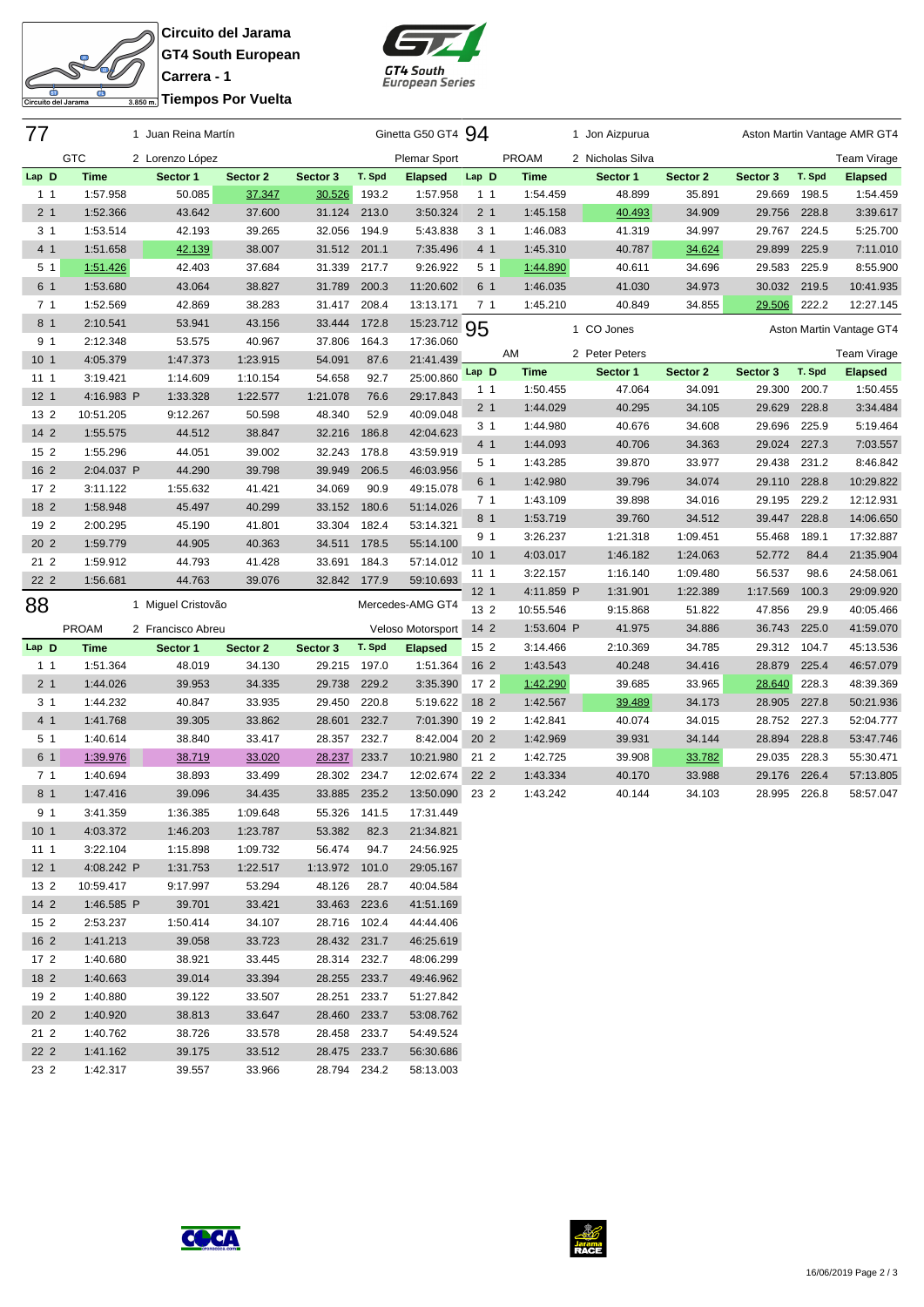**Circuito del Jarama GT4 South European Carrera - 1 Triempos Por Vuelta** 

SH

Circuito del Jarama

굴



|                 | 215            |             | 1 A. Marín      |          |          |        | Ginetta G55 GT4 |
|-----------------|----------------|-------------|-----------------|----------|----------|--------|-----------------|
|                 |                | AM          | 2 Jorge Cabezas |          |          |        | NM Racing Team  |
| Lap D           |                | <b>Time</b> | Sector 1        | Sector 2 | Sector 3 | T. Spd | <b>Elapsed</b>  |
| $\mathbf{1}$    | $\overline{2}$ | 1:54.704    | 49.753          | 35.520   | 29.431   | 188.1  | 1:54.704        |
| 2 <sub>2</sub>  |                | 2:00.515    | 56.983          | 34.364   | 29.168   | 220.4  | 3:55.219        |
| 3 <sub>2</sub>  |                | 1:46.253    | 39.577          | 37.092   | 29.584   | 218.1  | 5:41.472        |
| 4 2             |                | 1:43.364    | 39.706          | 34.578   | 29.080   | 217.7  | 7:24.836        |
| 5               | $\overline{2}$ | 1:42.291    | 39.085          | 34.249   | 28.957   | 219.0  | 9:07.127        |
| 6 2             |                | 1:51.366    | 39.683          | 41.483   | 30.200   | 219.0  | 10:58.493       |
| 72              |                | 1:43.694    | 39.848          | 34.706   | 29.140   | 218.1  | 12:42.187       |
| 8 2             |                | 1:54.759    | 43.890          | 39.352   | 31.517   | 218.6  | 14:36.946       |
| 9 <sub>2</sub>  |                | 2:58.300    | 54.086          | 1:11.992 | 52.222   | 215.1  | 17:35.246       |
| 10 <sub>2</sub> |                | 4:05.180    | 1:47.318        | 1:23.892 | 53.970   | 87.6   | 21:40.426       |
| 11 <sub>2</sub> |                | 3:19.664    | 1:14.511        | 1:10.275 | 54.878   | 82.3   | 25:00.090       |
| 12 <sub>2</sub> |                | 4:15.970 P  | 1:33.148        | 1:22.154 | 1:20.668 | 74.8   | 29:16.060       |
| 13 <sub>1</sub> |                | 10:51.090   | 9:12.272        | 51.124   | 47.694   | 49.0   | 40:07.150       |
| 14 <sub>1</sub> |                | 1:46.901    | 40.522          | 35.328   | 31.051   | 216.4  | 41:54.051       |
| 15 <sub>1</sub> |                | 1:43.523    | 40.181          | 34.437   | 28.905   | 209.7  | 43:37.574       |
| 16 <sub>1</sub> |                | 1:47.950 P  | 39.668          | 34.325   | 33.957   | 218.1  | 45:25.524       |
| 17 <sub>1</sub> |                | 2:54.759    | 1:50.080        | 35.237   | 29.442   | 116.8  | 48:20.283       |
| 18 1            |                | 1:44.152    | 40.187          | 34.604   | 29.361   | 219.0  | 50:04.435       |
| 19 1            |                | 1:44.681    | 40.100          | 35.032   | 29.549   | 216.8  | 51:49.116       |
| 20 <sub>1</sub> |                | 1:45.706    | 40.370          | 35.131   | 30.205   | 217.3  | 53:34.822       |
| 211             |                | 1:45.117    | 40.561          | 34.922   | 29.634   | 215.5  | 55:19.939       |
| 22 <sub>1</sub> |                | 1:47.586    | 41.220          | 35.935   | 30.431   | 216.8  | 57:07.525       |
| 23 <sub>1</sub> |                | 1:46.055    | 41.175          | 35.112   | 29.768   | 214.7  | 58:53.580       |

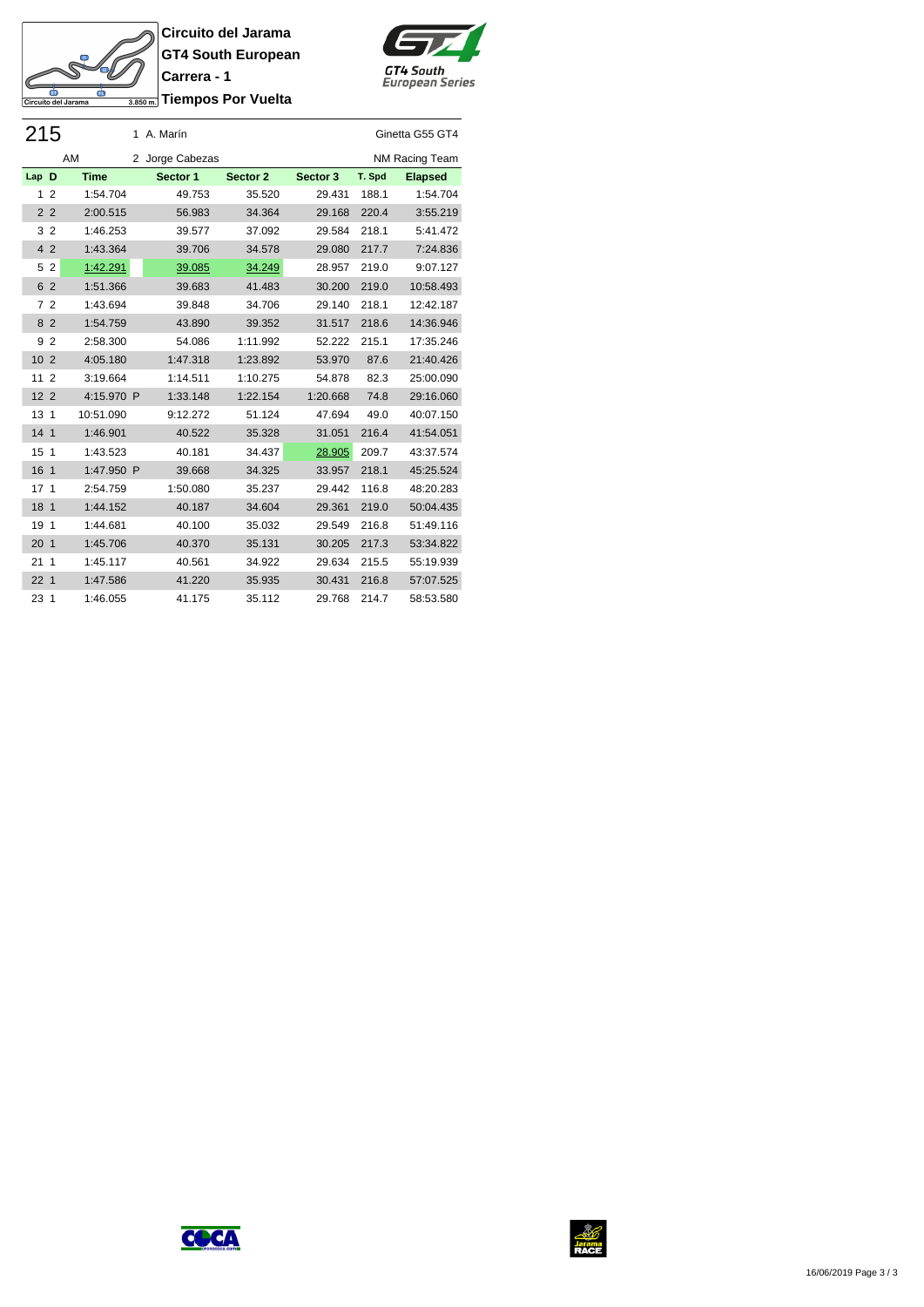## **Circuito del Jarama GT4 South European Carrera - 1** त <u>—</u><br>3.850 m. Análisis

 $\overline{\mathbf{p}}$  $\mathcal{S}$ 

ری<br>uito del Jarama



|                  | Num Lap Time | Gap    | 215              | 1:43.364     | 30.436   |                | Num Lap Time | Gap    | 95             | 10:55.546    | 02.926   |                   | Num Lap Time | Gap      |
|------------------|--------------|--------|------------------|--------------|----------|----------------|--------------|--------|----------------|--------------|----------|-------------------|--------------|----------|
| Lap $1$          |              |        | 77               | 1:51.658     | 41.096   | Lap 9          |              |        | 215            | 10:51.090    | 04.610   | Lap $18$          |              |          |
| 15               | 1:48.186     |        |                  | Num Lap Time | Gap      | 23             | 3:40.908     |        | 77             | 10:51.205    | 06.508   | 23                | 1:41.217     |          |
| 23               | 1:48.965     | 00.779 | Lap <sub>5</sub> |              |          | 15             | 3:40.844     | 01.050 |                | 7 11:01.018  | 10.111   | 88                | 1:40.663     | 03.006   |
| 95               | 1:50.455     | 02.269 | 15               | 1:41.945     |          | 88             | 3:41.359     | 02.397 |                | Num Lap Time | Gap      | 15                | 1:42.207     | 16.875   |
| 8                | 1:50.686     | 02.500 | 23               | 1:42.024     | 00.634   | 95             | 3:26.237     | 03.835 | Lap $14$       |              |          | $\overline{7}$    | 1:43.857     | 16.881   |
| 88               | 1:51.364     | 03.178 | 88               | 1:40.614     | 05.659   | 7              | 3:26.043     | 04.874 | 23             | 1:42.825     |          | 215               | 1:44.152     | 20.479   |
| $\overline{7}$   | 1:52.946     | 04.760 | 95               | 1:43.285     | 10.497   | 215            | 2:58.300     | 06.194 | 88             | 1:46.585     | 05.804   | 95                | 1:42.567     | 37.980   |
| 94               | 1:54.459     | 06.273 | $\overline{7}$   | 1:43.540     | 12.321   | 77             | 2:12.348     | 07.008 | 215            | 1:46.901     | 08.686   | 77                | 1:58.948     | 1:30.070 |
| 215              | 1:54.704     | 06.518 | 94               | 1:44.890     | 19.555   |                | Num Lap Time | Gap    | 15             | 1:49.829     | 08.877   |                   | Num Lap Time | Gap      |
| 77               | 1:57.958     | 09.772 | 215              | 1:42.291     | 30.782   | Lap $10$       |              |        | 95             | 1:53.604     | 13.705   | Lap 19            |              |          |
|                  | Num Lap Time | Gap    | 77               | 1:51.426     | 50.577   | 23             | 4:02.023     |        | 77             | 1:55.575     | 19.258   | 23                | 1:41.034     |          |
| Lap <sub>2</sub> |              |        |                  | Num Lap Time | Gap      | 15             | 4:02.657     | 01.684 | $\overline{7}$ | 2:53.530     | 1:20.816 | 88                | 1:40.880     | 02.852   |
| 15               | 1:42.099     |        | Lap <sub>6</sub> |              |          | 88             | 4:03.372     | 03.746 |                | Num Lap Time | Gap      | 15                | 1:41.342     | 17.183   |
| 23               | 1:42.021     | 00.701 | 15               | 1:43.014     |          | 95             | 4:03.017     | 04.829 | Lap $15$       |              |          | $\overline{7}$    | 1:43.993     | 19.840   |
| 95               | 1:44.029     | 04.199 | 23               | 1:43.068     | 00.688   | $\overline{7}$ | 4:04.042     | 06.893 | 23             | 1:42.043     |          | 215               | 1:44.681     | 24.126   |
| 8                | 1:43.979     | 04.380 | 88               | 1:39.976     | 02.621   | 215            | 4:05.180     | 09.351 | 215            | 1:43.523     | 10.166   | 95                | 1:42.841     | 39.787   |
| 88               | 1:44.026     | 05.105 | 95               | 1:42.980     | 10.463   | 77             | 4:05.379     | 10.364 | 77             | 1:55.296     | 32.511   |                   | Num Lap Time | Gap      |
| $\overline{7}$   | 1:43.369     | 06.030 | $\overline{7}$   | 1:43.906     | 13.213   |                | Num Lap Time | Gap    | 88             | 2:53.237     | 1:16.998 | Lap <sub>20</sub> |              |          |
| 94               | 1:45.158     | 09.332 | 94               | 1:46.035     | 22.576   | Lap $11$       |              |        | $\overline{7}$ | 1:43.736     | 1:22.509 | 23                | 1:41.446     |          |
| 77               | 1:52.366     | 20.039 | 215              | 1:51.366     | 39.134   | 23             | 3:23.269     |        | 15             | 3:00.446     | 1:27.280 | 88                | 1:40.920     | 02.326   |
| 215              | 2:00.515     | 24.934 | 77               | 1:53.680     | 1:01.243 | 15             | 3:23.117     | 01.532 | 95             | 3:14.466     | 1:46.128 | 77                | 2:00.295     | 1 Lap    |
|                  | Num Lap Time | Gap    |                  | Num Lap Time | Gap      | 88             | 3:22.104     | 02.581 |                | Num Lap Time | Gap      | 15                | 1:41.876     | 17.613   |
| Lap 3            |              |        | Lap 7            |              |          | 95             | 3:22.157     | 03.717 | Lap $16$       |              |          | $\overline{7}$    | 1:43.253     | 21.647   |
| 15               | 1:42.398     |        | 15               | 1:41.956     |          | 7              | 3:20.868     | 04.492 | 23             | 1:47.115     |          | 215               | 1:45.706     | 28.386   |
| 23               | 1:42.298     | 00.601 | 23               | 1:41.637     | 00.369   | 215            | 3:19.664     | 05.746 | 215            | 1:47.950     | 11.001   | 95                | 1:42.969     | 41.310   |
| 95               | 1:44.980     | 06.781 | 88               | 1:40.694     | 01.359   | 77             | 3:19.421     | 06.516 | $77$           | 2:04.037     | 49.433   |                   | Num Lap Time | Gap      |
| 88               | 1:44.232     | 06.939 | 95               | 1:43.109     | 11.616   |                | Num Lap Time | Gap    | 88             | 1:41.213     | 1:11.096 | Lap $21$          |              |          |
| $\overline{7}$   | 1:44.857     | 08.489 | $\overline{7}$   | 1:43.483     | 14.740   | Lap 12         |              |        | $\overline{7}$ | 1:43.507     | 1:18.901 | 23                | 1:41.937     |          |
| 94               | 1:46.083     | 13.017 | 94               | 1:45.210     | 25.830   | 23             | 4:04.920     |        | 15             | 1:41.916     | 1:22.081 | 88                | 1:40.762     | 01.151   |
| 215              | 1:46.253     | 28.789 | 215              | 1:43.694     | 40.872   | 15             | 4:06.823     | 03.435 | 95             | 1:43.543     | 1:42.556 | 15                | 1:42.723     | 18.399   |
| 77               | 1:53.514     | 31.155 | 77               | 1:52.569     | 1:11.856 | 88             | 4:08.242     | 05.903 |                | Num Lap Time | Gap      | 7                 | 1:45.022     | 24.732   |
| 8                | 2:29.733     | 51.715 |                  | Num Lap Time | Gap      | 95             | 4:11.859     | 10.656 | Lap $17$       |              |          | 77                | 1:59.779     | 1 Lap    |
|                  | Num Lap Time | Gap    | Lap <sub>8</sub> |              |          | $\overline{7}$ | 4:12.797     | 12.369 | 23             | 2:48.216     |          | 215               | 1:45.117     | 31.566   |
| Lap $4$          |              |        | 23               | 1:46.460     |          | 215            | 4:15.970     | 16.796 | 88             | 1:40.680     | 03.560   | 95                | 1:42.725     | 42.098   |
| 15               | 1:41.717     |        | 15               | 1:47.943     | 01.114   | 77             | 4:16.983     | 18.579 | $\overline{7}$ | 1:43.556     | 14.241   |                   | Num Lap Time | Gap      |
| 23               | 1:41.671     | 00.555 | 88               | 1:47.416     | 01.946   |                | Num Lap Time | Gap    | 15             | 1:42.020     | 15.885   | Lap $22$          |              |          |
| 88               | 1:41.768     | 06.990 | 95               | 1:53.719     | 18.506   | Lap $13$       |              |        | 215            | 2:54.759     | 17.544   | 23                | 1:41.743     |          |
| 95               | 1:44.093     | 09.157 | $\overline{7}$   | 1:51.828     | 19.739   | 23             | 11:03.276    |        | 95             | 1:42.290     | 36.630   | 88                | 1:41.162     | 00.570   |
| $\overline{7}$   | 1:43.954     | 10.726 | 215              | 1:54.759     | 48.802   | 15             | 11:01.714    | 01.873 | 77             | 3:11.122     | 1:12.339 | 15                | 1:42.662     | 19.318   |
| 94               | 1:45.310     | 16.610 | 77               | 2:10.541     | 1:35.568 | 88             | 10:59.417    | 02.044 |                |              |          | 215               | 1:47.586     | 37.409   |



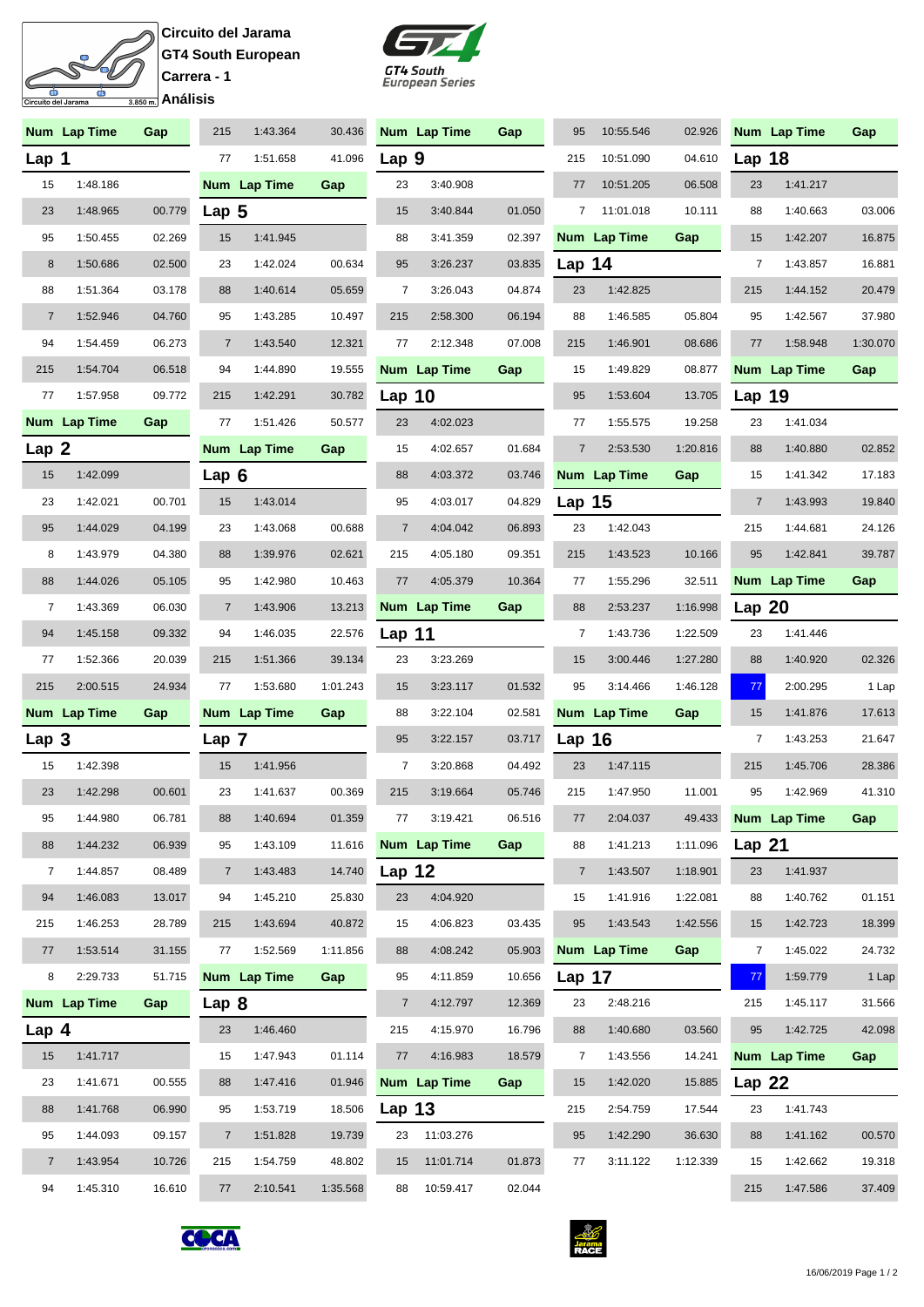

**Circuito del Jarama GT4 South European Carrera - 1**



| 95     | 1:43.334     | 43.689   |
|--------|--------------|----------|
| 77     | 1:59.912     | 1 Lap    |
| 7      | 2:25.541     | 1:08.530 |
|        | Num Lap Time | Gap      |
| Lap 23 |              |          |
| 23     | 1:42.468     |          |
| 88     | 1:42.317     | 00.419   |
| 15     | 1:44.253     | 21.103   |
| 215    | 1.46055      | 40.996   |
| 95     | 1:43.242     | 44.463   |
| 77     | 1:56.681     | 1 Lap    |
| 7      | 1:45.104     | 1:11.166 |



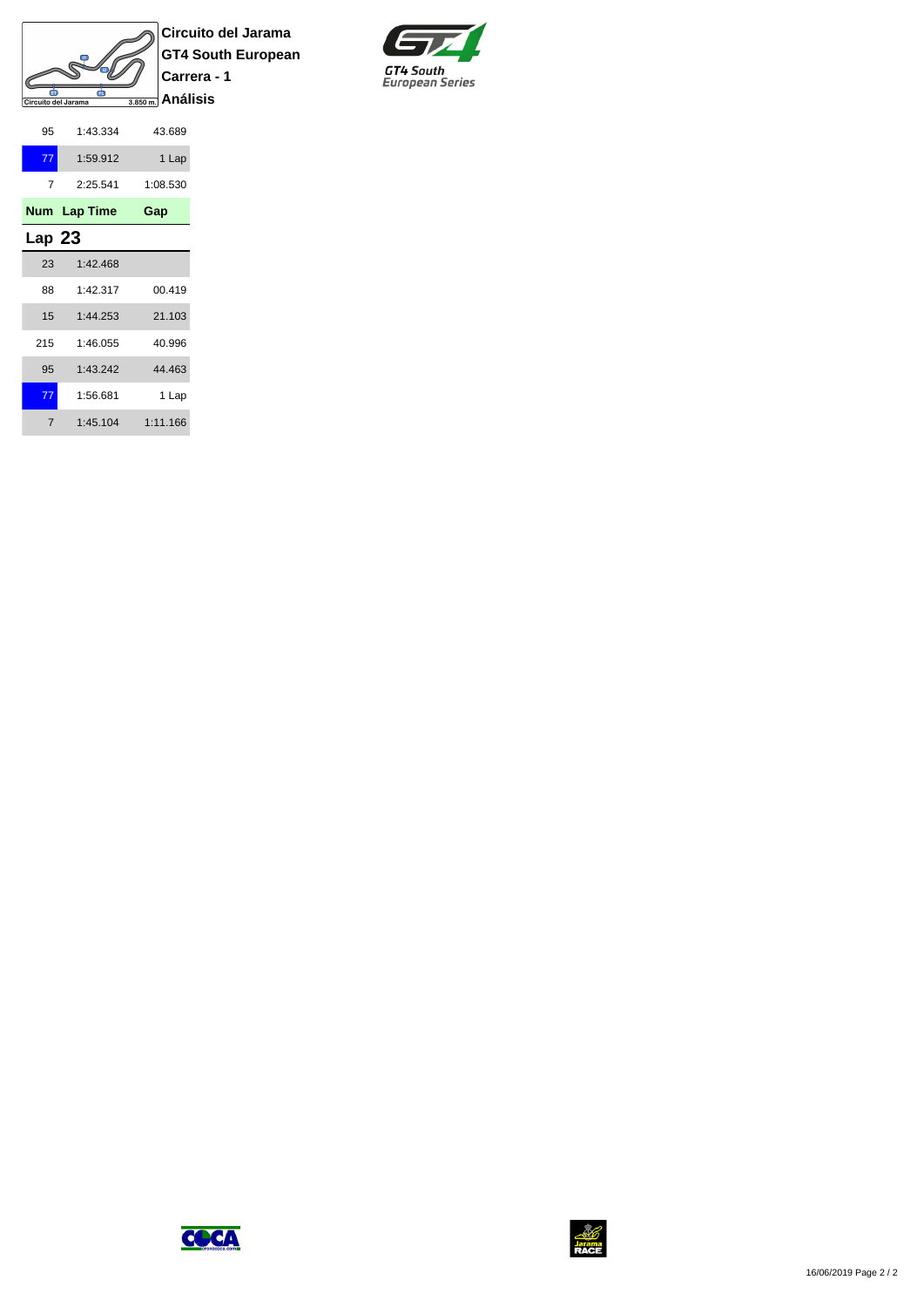



|             |           | Sector - 1           |        |             | Sector - 2           |        |             | Sector - 3           |        |                |             | <b>Ideal Lap vs Best Lap</b> |                                |     |
|-------------|-----------|----------------------|--------|-------------|----------------------|--------|-------------|----------------------|--------|----------------|-------------|------------------------------|--------------------------------|-----|
| <b>Clas</b> | <b>No</b> | <b>Driver</b>        | Time   | $N^{\circ}$ | <b>Driver</b>        | Time   | $N^{\circ}$ | <b>Driver</b>        | Time   | <b>Clas</b>    | $N^{\circ}$ | <b>Driver</b>                | <b>Ideal Lap Best Lap Clas</b> |     |
|             | 88        | Cristovão - Abreu    | 38.719 | 88          | Cristovão - Abreu    | 33.020 | 88          | Cristovão - Abreu    | 28.237 |                | 88          | Cristovão - Abreu            | 1:39.976 1:39.976              |     |
|             | 23        | Pires - Machado      | 39,004 | 23          | Pires - Machado      | 33.438 | 23          | Pires - Machado      | 28.383 | $\overline{2}$ | 23          | Pires - Machado              | 1:40.825 1:41.034 2            |     |
|             | 215       | Marín - Cabezas      | 39.085 | 15          | Hall - Moore         | 33.608 | 15          | Hall - Moore         | 28.404 | 3              | 15          | Hall - Moore                 | 1:41.128 1:41.342 3            |     |
|             | 15        | Hall - Moore         | 39.116 | 95          | Jones - Peters       | 33.782 | 95          | Jones - Peters       | 28.640 | 4              | 95          | Jones - Peters               | 1:41.911 1:42.290 4            |     |
| 5.          | 95        | Jones - Peters       | 39.489 | 8           | Kosta Kanaroglou     | 34.231 |             | Javier Escobar       | 28.799 | 5              | 215         | Marín - Cabezas              | 1:42.239 1:42.291              | - 5 |
| 6           |           | Javier Escobar       | 39.594 | 215         | Marín - Cabezas      | 34.249 | 215         | Marín - Cabezas      | 28.905 | 6              |             | Javier Escobar               | 1:42.755 1:43.253 6            |     |
|             | 8         | Kosta Kanaroglou     | 40.346 |             | Javier Escobar       | 34.362 | 8           | Kosta Kanaroglou     | 28.922 |                | 8           | Kosta Kanaroglou             |                                |     |
| 8           | 94        | Aizpurua - Silva     | 40.493 | 94          | Aizpurua - Silva     | 34.624 | 94          | Aizpurua - Silva     | 29,506 | 8              | 94          | Aizpurua - Silva             | 1:44.623 1:44.890 8            |     |
|             | 77        | Reina Martín - López | 42.139 | 77          | Reina Martín - López | 37.347 | 77          | Reina Martín - López | 30.526 | 9              | 77          | Reina Martín - López         | 1:50.012 1:51.426              | - 9 |



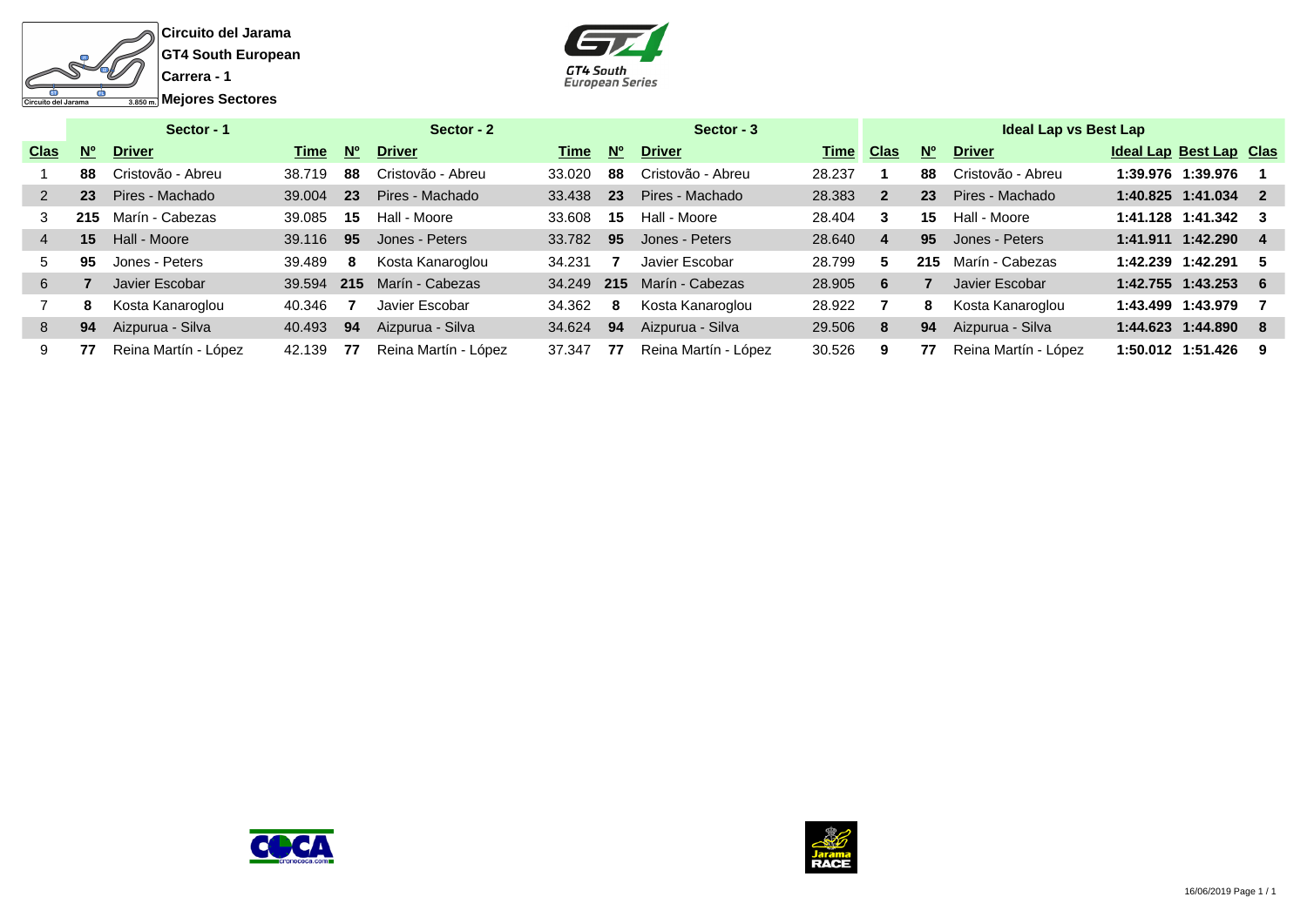



| Nº Entrant/Team               | <b>Nat</b> | Driver 1             | <u>Nat</u> | Driver <sub>2</sub>  | <b>Nat</b> |        | Vehicle         | Cat          | <b>Start Lap</b> End Lap | <b>Laps</b> | <b>Total Laps</b> |
|-------------------------------|------------|----------------------|------------|----------------------|------------|--------|-----------------|--------------|--------------------------|-------------|-------------------|
| <b>15</b> Tockwith Motorsport | GBR .      | Marmaduke Hall       | <b>GBR</b> | Bronze Edward Moore  | GBR        | Silver | Ginetta G50 GT4 | GTC          |                          |             |                   |
| 23 ABM Grand Prix             | FRA        | <b>Mariano Pires</b> | PRT        | Bronze César Machado | <b>PRT</b> | Silver | Ginetta G55 GT4 | <b>PROAM</b> |                          | 16          |                   |



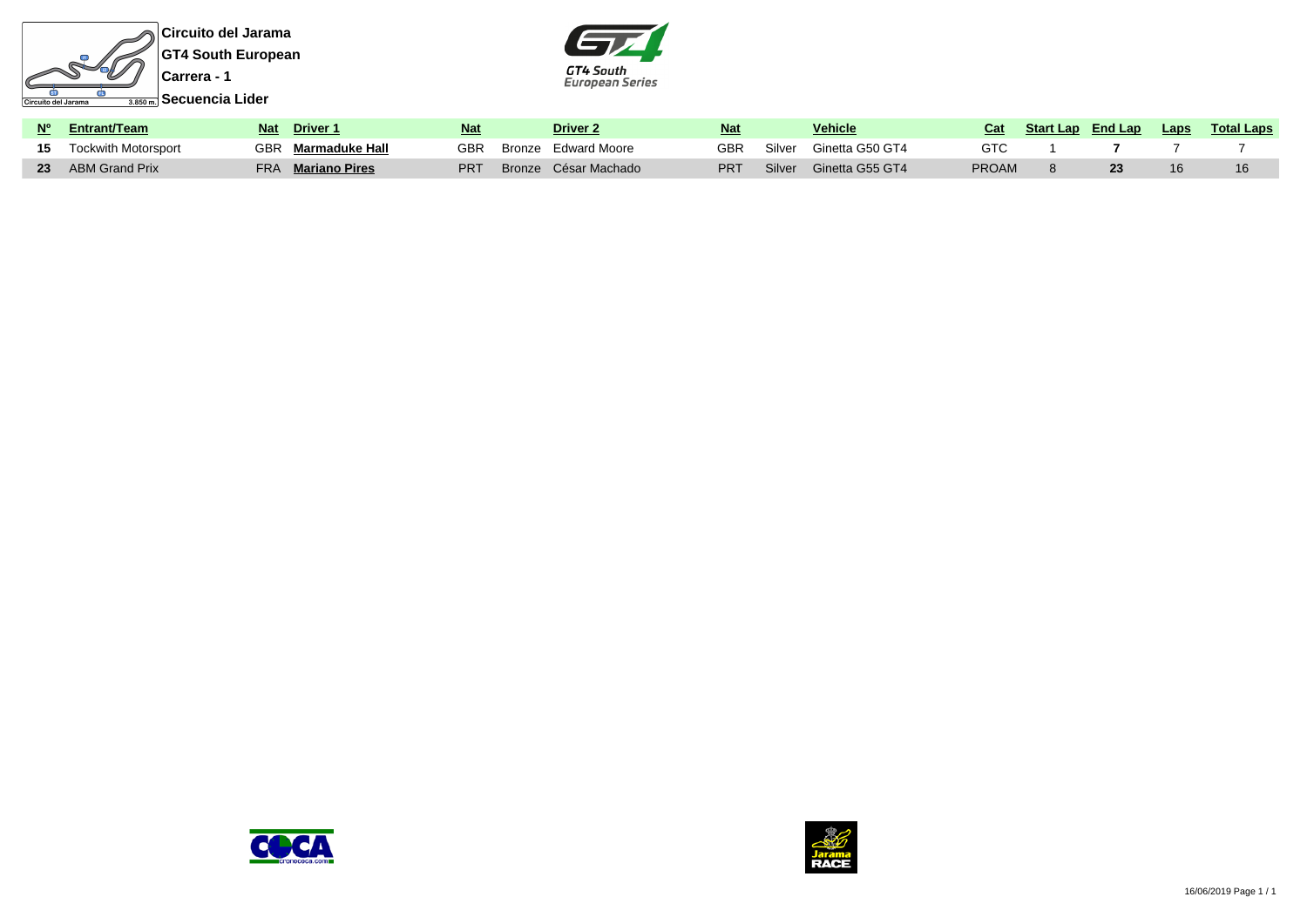



|  |  |                          |  |                           |            |            |                                |            |        |                                 |                    |               | Best 1              |     | Best 2                 |     | Best 3                  |     | Best 4                             |      | Best 5       |  |
|--|--|--------------------------|--|---------------------------|------------|------------|--------------------------------|------------|--------|---------------------------------|--------------------|---------------|---------------------|-----|------------------------|-----|-------------------------|-----|------------------------------------|------|--------------|--|
|  |  | CI Nº Entrant/Team       |  | Nat Driver 1              | <b>Nat</b> |            | Driver 2                       | <b>Nat</b> |        | <b>Vehicle</b>                  | Cat                | <b>CI</b>     | Time                | Lap | Time                   | Lap | Time                    | Lap | Time                               | Lap  | Time Lap     |  |
|  |  | 88 Veloso Motorsport     |  | PRT Miguel Cristovão      | <b>PRT</b> |            | Bronze Francisco Abreu         | <b>PRT</b> | Silver | Mercedes-AMG GT4                | PROAM              |               | 1:39.976 6          |     | 1:40.614 5             |     | 1:40.663 18             |     | 1:40.680                           | - 17 | 1:40.694 7   |  |
|  |  | 2 23 ABM Grand Prix      |  | FRA Mariano Pires         | <b>PRT</b> |            | Bronze César Machado           | <b>PRT</b> | Silver | Ginetta G55 GT4                 | PROAM <sub>2</sub> |               |                     |     | $1:41.034$ 19 1:41.217 |     | 18 1:41.446 20 1:41.637 |     |                                    |      | $1:41.671$ 4 |  |
|  |  | 3 15 Tockwith Motorsport |  | <b>GBR</b> Marmaduke Hall | GBR        |            | Bronze Edward Moore            | GBR        | Silver | Ginetta G50 GT4                 | GTC                |               |                     |     | 1:41.342 19 1:41.717   | 4   |                         |     | 1:41.876 20 1:41.916 16 1:41.945 5 |      |              |  |
|  |  | 4 95 Team Virage         |  | CO Jones                  |            |            | <b>GBR</b> Bronze Peter Peters | <b>PRT</b> |        | Bronze Aston Martin Vantage GT4 | AM                 |               |                     |     | 1:42.290 17 1:42.567   |     |                         |     |                                    |      |              |  |
|  |  | 5 215 NM Racing Team     |  | ESP A. Marín              | ESP        |            | Bronze Jorge Cabezas           | <b>ESP</b> |        | Bronze Ginetta G55 GT4          | AM                 |               | 1:42.291 5 1:43.364 |     |                        | -4  | 1:43.523 15             |     | 1:43.694                           |      | 1:44.152 18  |  |
|  |  | 6 7 E2P                  |  | <b>ESP</b> Javier Escobar |            | ESP Bronze |                                |            |        | Ginetta G50 GT4                 | GTC                | $\mathcal{P}$ |                     |     | 1:43.253 20 1:43.369   | - 2 | 1:43.483                |     | 1:43.507 16 1:43.540 5             |      |              |  |
|  |  | 7 8 E2P                  |  | ESP Kosta Kanaroglou      |            | GRC Bronze |                                |            |        | Ginetta G50 GT4                 | <b>GTC</b>         | 3             | 1:43.979 2          |     | 1:50.686               |     | 2:29.733 3              |     |                                    |      |              |  |
|  |  | 8 94 Team Virage         |  | Jon Aizpurua              | AUT        |            | Bronze Nicholas Silva          | <b>USA</b> | Silver | Aston Martin Vantage AMR        | <b>PROAM</b>       | -3.           | 1:44.890 5          |     | 1:45.158               |     | 1:45.210                |     | 1:45.310                           |      | $1:46.035$ 6 |  |
|  |  | 9 77 Plemar Sport        |  | ESP Juan Reina Martín     | ESP        |            | Bronze Lorenzo López           | <b>ESP</b> | Silver | Ginetta G50 GT4                 | GTC                |               | 1:51.426 5          |     | 1:51.658               |     | 1:52.366                |     | 1:52.569                           |      | $1:53.514$ 3 |  |



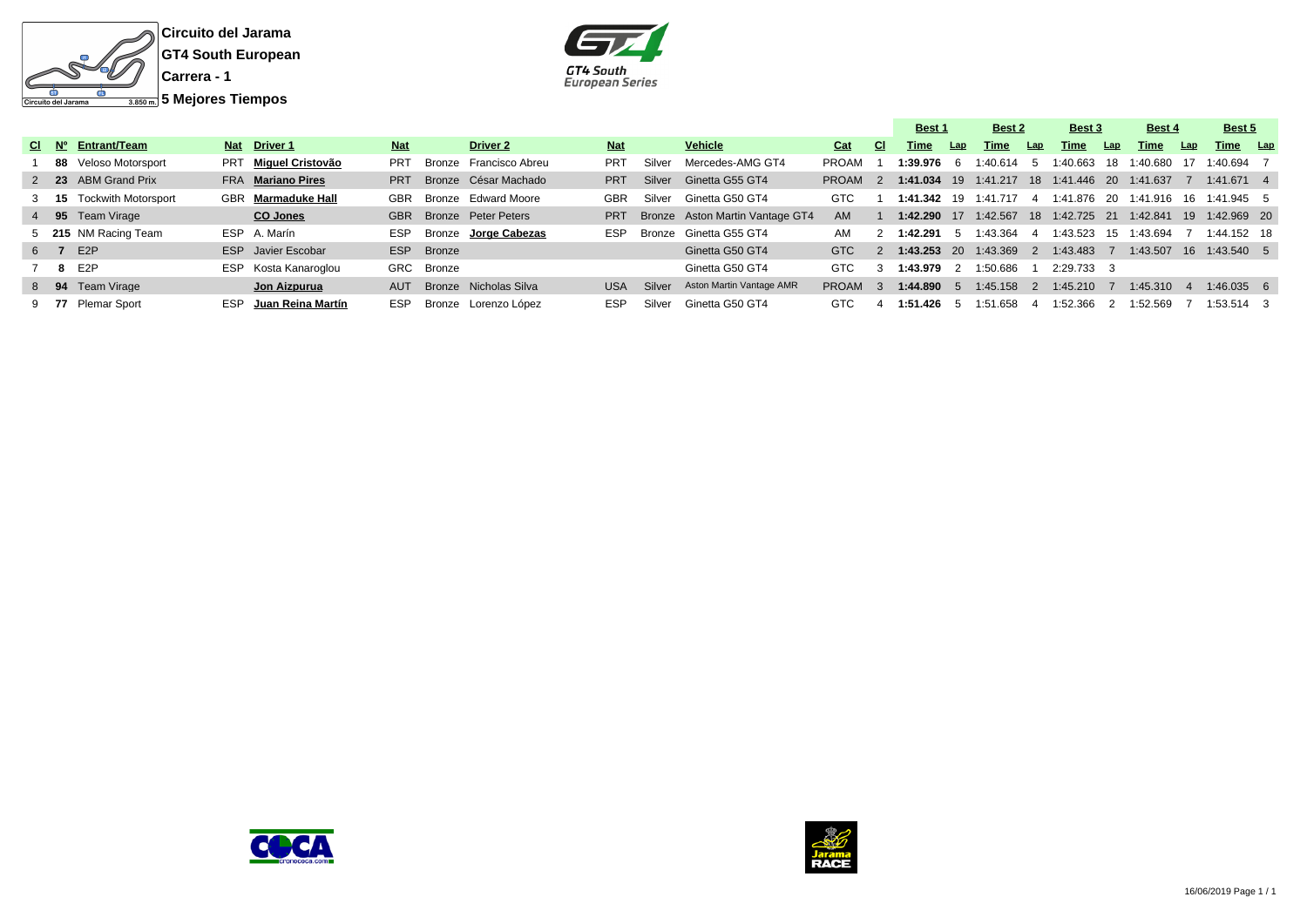



|     |                               |  |                          |            |            |                        |            |        |                                 |              |                | Top 1 |               | Top 2 |               | Тор 3                                 |          | Top 4 |    | Top 5        |     |       |
|-----|-------------------------------|--|--------------------------|------------|------------|------------------------|------------|--------|---------------------------------|--------------|----------------|-------|---------------|-------|---------------|---------------------------------------|----------|-------|----|--------------|-----|-------|
|     | $CI$ $N^{\circ}$ Entrant/Team |  | Nat Driver 1             | <b>Nat</b> |            | <b>Driver 2</b>        | <b>Nat</b> |        | Vehicle                         | Cat          | CI.            | Km/h  |               |       |               | <u>Lap Km/h Lap Km/h Lap Km/h Lap</u> |          |       |    | Km/h Lap Avg |     |       |
|     | 88 Veloso Motorsport          |  | PRT Miquel Cristovão     | <b>PRT</b> |            | Bronze Francisco Abreu | <b>PRT</b> | Silver | Mercedes-AMG GT4                | <b>PROAM</b> |                | 235.2 | 8             | 234.7 |               | 234.2                                 | -23      | 233.7 | b  | 233.7        | 18  | 234.3 |
|     | 2 15 Tockwith Motorsport      |  | GBR Marmaduke Hall       | <b>GBR</b> |            | Bronze Edward Moore    | <b>GBR</b> | Silver | Ginetta G50 GT4                 | <b>GTC</b>   |                | 234.2 | 17            | 233.2 | 19            | 233.2                                 | 21       | 232.2 |    | 231.7        | 16  | 232.9 |
|     | 3 95 Team Virage              |  | CO Jones                 | <b>GBR</b> |            | Bronze Peter Peters    | PRT        |        | Bronze Aston Martin Vantage GT4 | AM           |                | 231.2 |               | 229.2 |               | 228.8                                 |          | 228.8 | -6 | 228.8        |     | 229.4 |
|     | 4 94 Team Virage              |  | Jon Aizpurua             | AUT        |            | Bronze Nicholas Silva  | <b>USA</b> | Silver | Aston Martin Vantage AMR        | <b>PROAM</b> | $\overline{2}$ | 228.8 | $\mathcal{P}$ | 226.8 | -8            | 225.9                                 |          | 225.9 |    | 224.5        |     | 226.4 |
|     | 5 23 ABM Grand Prix           |  | <b>FRA</b> Mariano Pires | <b>PRT</b> |            | Bronze César Machado   | <b>PRT</b> | Silver | Ginetta G55 GT4                 | <b>PROAM</b> |                | 225.9 | 8             | 224.5 |               | 223.6                                 |          | 223.1 |    | 223.1        | . რ | 224.0 |
|     | 6 8 E2P                       |  | ESP Kosta Kanaroglou     |            | GRC Bronze |                        |            |        | Ginetta G50 GT4                 | GTC          | $\mathcal{P}$  | 225.0 | $\mathcal{P}$ | 220.8 | $\mathcal{A}$ | 185.2                                 |          |       |    |              |     | 210.3 |
| 7 7 | E2P                           |  | ESP Javier Escobar       | <b>ESP</b> | Bronze     |                        |            |        | Ginetta G50 GT4                 | <b>GTC</b>   |                | 221.3 |               | 220.4 |               | 219.9                                 |          | 219.9 | -6 | 219.5        |     | 220.2 |
|     | 8 215 NM Racing Team          |  | ESP A. Marín             | ESP        |            | Bronze Jorge Cabezas   | <b>ESP</b> |        | Bronze Ginetta G55 GT4          | AM.          |                | 220.4 | $\mathcal{P}$ | 219.0 | -5            | 219.0                                 | <b>6</b> | 219.0 | 18 | 218.6        |     | 219.2 |
|     | 9 77 Plemar Sport             |  | ESP Juan Reina Martín    | <b>ESP</b> |            | Bronze Lorenzo López   | <b>ESP</b> | Silver | Ginetta G50 GT4                 | GTC          |                | 217.7 |               | 213.0 |               | 208.4                                 |          | 206.5 | 16 | 201.1        |     | 209.3 |



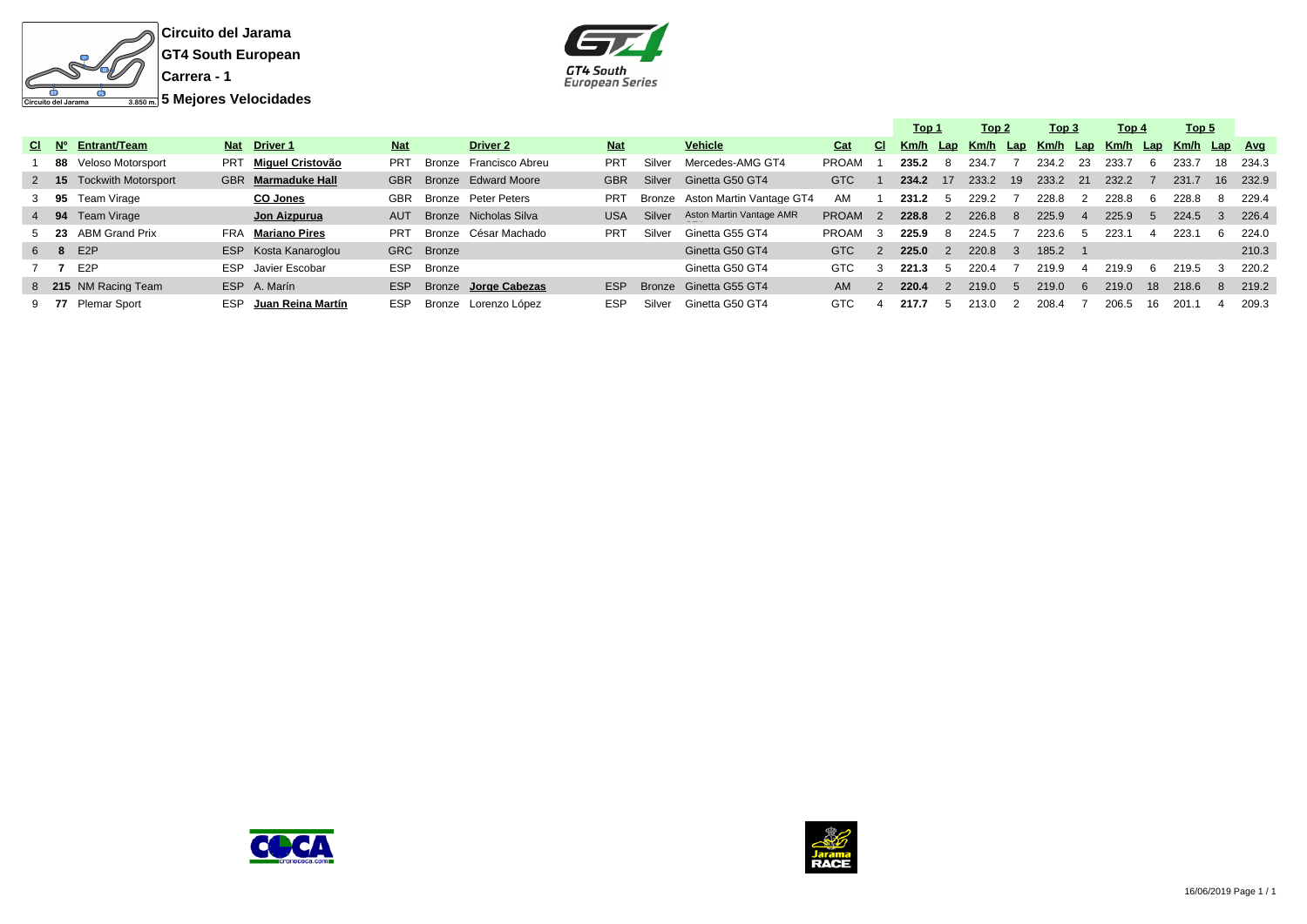



|                |                |           |    | Lap Time of Day Session Time $N^{\circ}$ Entrant/Team | Nat Driver 1              | <b>Nat</b>      | <b>Driver 2</b>        | <b>Nat</b> |        | <b>Vehicle</b>   | Cat          | Time     | Km/h  |
|----------------|----------------|-----------|----|-------------------------------------------------------|---------------------------|-----------------|------------------------|------------|--------|------------------|--------------|----------|-------|
|                | 2 14:32:00.411 | 3:30.411  | 15 | <b>Tockwith Motorsport</b>                            | <b>GBR</b> Marmaduke Hall | <b>GBR</b>      | Bronze Edward Moore    | <b>GBR</b> | Silver | Ginetta G50 GT4  | <b>GTC</b>   | 1:42.099 | 135.7 |
|                | 2 14:32:01.112 | 3:31.112  |    | 23 ABM Grand Prix                                     | <b>FRA Mariano Pires</b>  | PR <sub>1</sub> | Bronze César Machado   | <b>PRT</b> | Silver | Ginetta G55 GT4  | <b>PROAM</b> | 1:42.021 | 135.8 |
| $\overline{4}$ | 14:35:24.526   | 6:54.526  | 15 | <b>Tockwith Motorsport</b>                            | <b>GBR</b> Marmaduke Hall | <b>GBR</b>      | Bronze Edward Moore    | <b>GBR</b> | Silver | Ginetta G50 GT4  | <b>GTC</b>   | 1:41.717 | 136.2 |
|                | 14:35:25.081   | 6:55.081  |    | 23 ABM Grand Prix                                     | <b>FRA Mariano Pires</b>  | PR <sub>1</sub> | Bronze César Machado   | <b>PRT</b> | Silver | Ginetta G55 GT4  | PROAM        | 1:41.671 | 136.3 |
|                | 5 14:37:12.130 | 8:42.130  | 88 | Veloso Motorsport                                     | PRT Miquel Cristovão      | <b>PRT</b>      | Bronze Francisco Abreu | <b>PRT</b> | Silver | Mercedes-AMG GT4 | <b>PROAM</b> | 1:40.614 | 137.7 |
| 6.             | 14:38:52.106   | 10:22.106 | 88 | Veloso Motorsport                                     | PRT Miquel Cristovão      | PR <sub>1</sub> | Bronze Francisco Abreu | PRT        | Silver | Mercedes-AMG GT4 | <b>PROAM</b> | 1:39.976 | 138.6 |



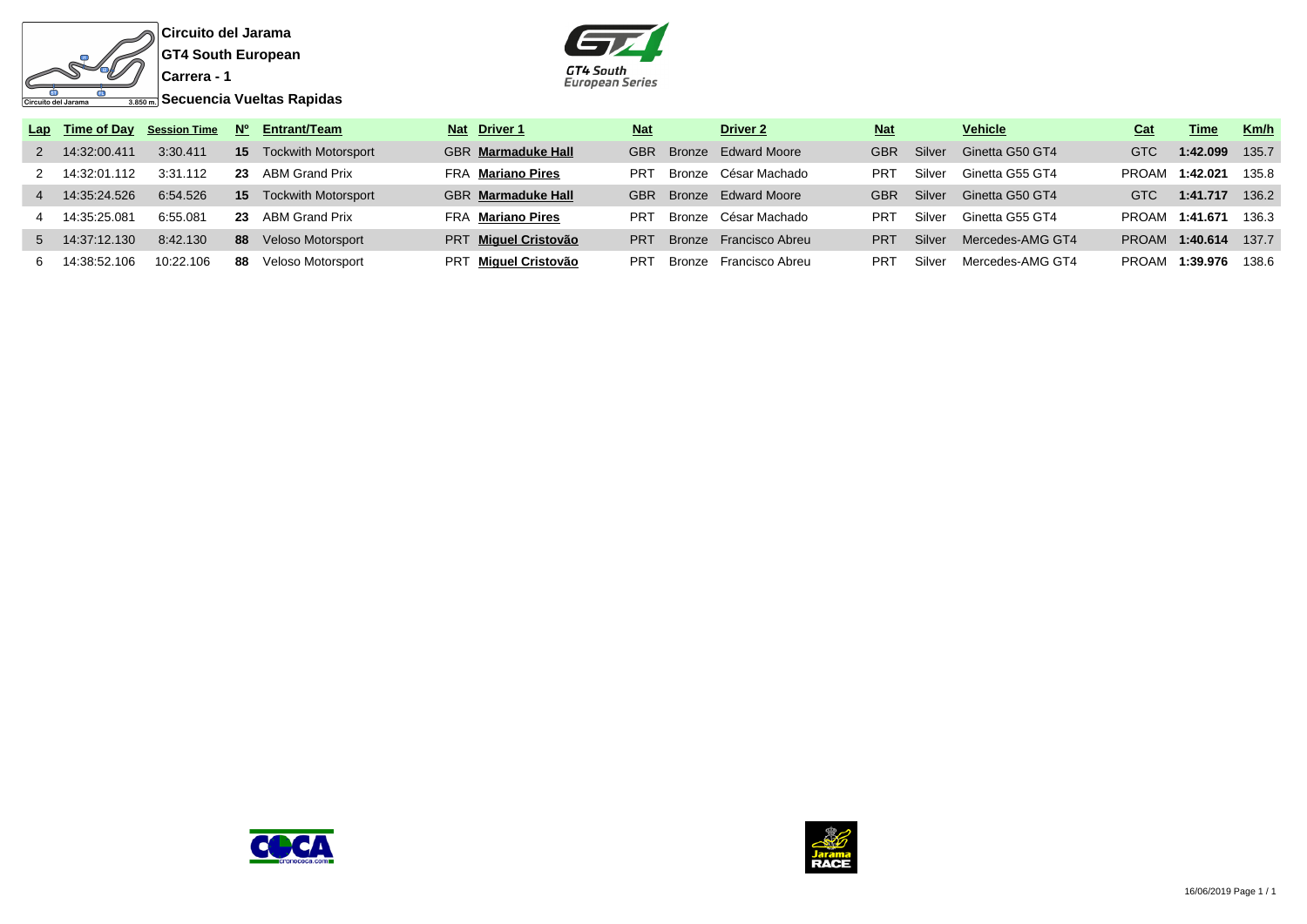



**Mejor Maxima Velocidad del Evento**

| Nº Entrant/Team               | Nat Driver 1                      | <b>Nat</b> |               | Driver 2                   | <b>Nat</b> |        | <b>Vehicle</b>                                         | Cat        | Km/h Session                      |
|-------------------------------|-----------------------------------|------------|---------------|----------------------------|------------|--------|--------------------------------------------------------|------------|-----------------------------------|
| 88 Veloso Motorsport          | PRT Miguel Cristovão              | <b>PRT</b> |               | Bronze Francisco Abreu     | <b>PRT</b> | Silver | Mercedes-AMG GT4                                       |            | PROAM 240.5 Entreno Libre - 1     |
| <b>15</b> Tockwith Motorsport | <b>GBR</b> Marmaduke Hall         | <b>GBR</b> |               | Bronze Edward Moore        | <b>GBR</b> | Silver | Ginetta G50 GT4                                        | <b>GTC</b> | 238.9 Entreno Libre - 1           |
| 94 Team Virage                | Jon Aizpurua                      | AUT        |               | Bronze Nicholas Silva      | <b>USA</b> | Silver | Aston Martin Vantage AMR PROAM 236.3 Entreno Libre - 2 |            |                                   |
| 95 Team Virage                | CO Jones                          | <b>GBR</b> |               | Bronze Peter Peters        | <b>PRT</b> |        | Bronze Aston Martin Vantage GT4                        | <b>AM</b>  | 234.2 Calificación - 2 Piloto - 2 |
| 23 ABM Grand Prix             | FRA Mariano Pires                 | <b>PRT</b> |               | Bronze César Machado       | <b>PRT</b> | Silver | Ginetta G55 GT4                                        |            | PROAM 225.9 Carrera - 1           |
| 110 2TYM Racing               | <b>ESP</b> Miguel Fernandez Yuste | ESP        |               | Bronze José Martínez Bueno | <b>ESP</b> |        | Bronze KTM X-Bow Super Light                           | Guest      | 225.0 Entreno Libre - 2           |
| 8 E2P                         | ESP Kosta Kanaroglou              |            | GRC Bronze    |                            |            |        | Ginetta G50 GT4                                        | <b>GTC</b> | 225.0 Carrera - 1                 |
| 7 E2P                         | <b>ESP</b> Javier Escobar         | <b>ESP</b> | <b>Bronze</b> |                            |            |        | Ginetta G50 GT4                                        | <b>GTC</b> | 222.2 Entreno Libre - 1           |
| 215 NM Racing Team            | ESP A. Marín                      | ESP        |               | Bronze Jorge Cabezas       | <b>ESP</b> | Bronze | Ginetta G55 GT4                                        | AM         | 220.8 Calificación - 2 Piloto - 2 |
| 77 Plemar Sport               | ESP Juan Reina Martín             | <b>ESP</b> |               | Bronze Lorenzo López       | ESP        | Silver | Ginetta G50 GT4                                        | <b>GTC</b> | 219.0 Calificación - 1 Piloto - 1 |



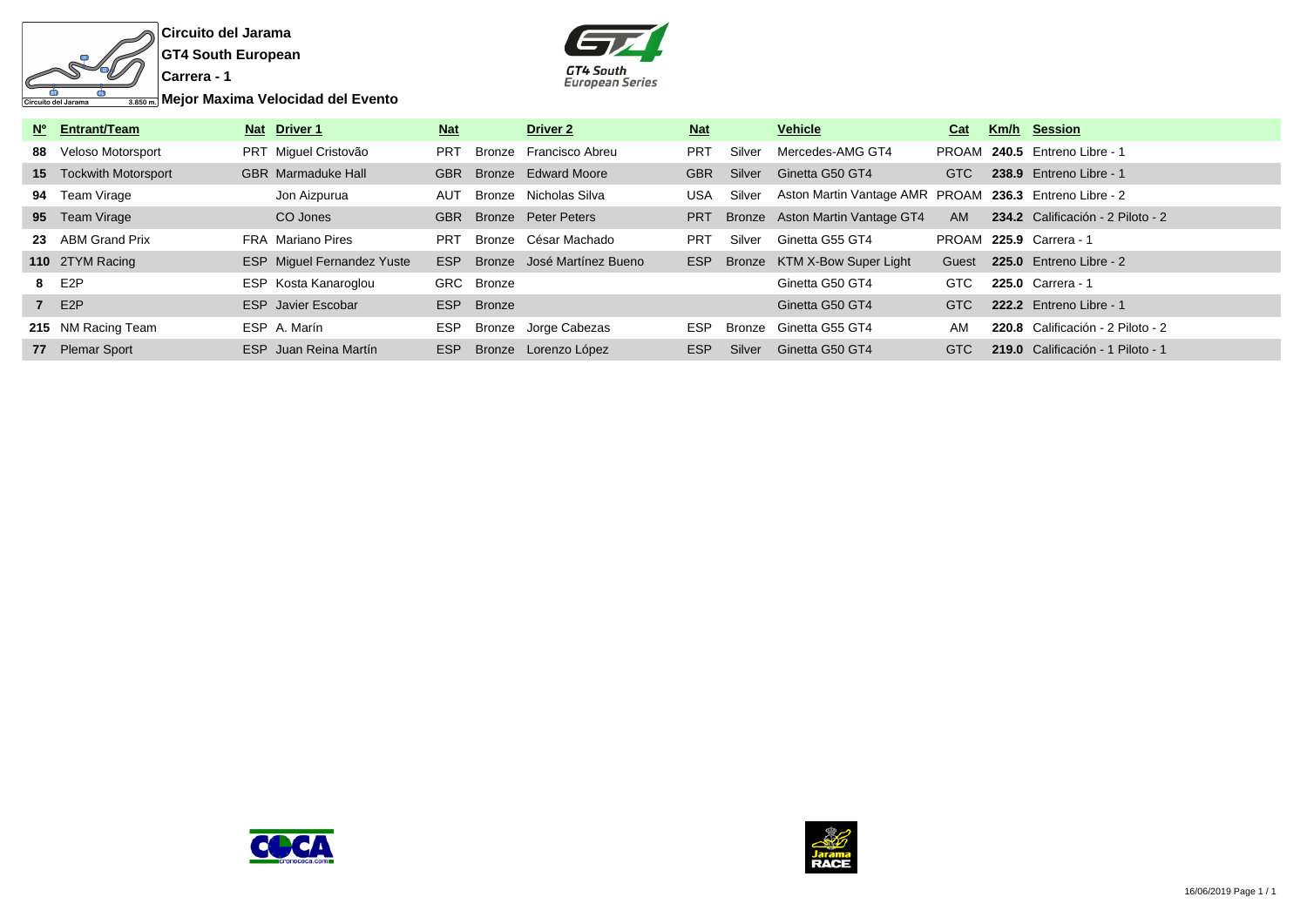



**LAP**

|              |    | Nr Po Grid |              | 2              | 3   | 4  | 5  | 6                                  |    | -8  | -9                           | 10 | -11  | 12   | 13              | 14              | 15              | 16            | 17 | 18 | 19 | 20 | 21                     | 22             | -23 |
|--------------|----|------------|--------------|----------------|-----|----|----|------------------------------------|----|-----|------------------------------|----|------|------|-----------------|-----------------|-----------------|---------------|----|----|----|----|------------------------|----------------|-----|
| 23           |    | 23         | 15           | 15             | 15  | 15 | 15 | 15                                 | 15 | -23 | 23                           | 23 | 23   | 23   | 23              | -23             | 23              | -23           | 23 | 23 | 23 | 23 | 23                     | 23             | 23  |
| $15 \quad 2$ |    | 15         | 23           | 23             | 23  | 23 | 23 | 23                                 | 23 | 15  | 15 <sup>1</sup>              | 15 | 15   | 15   | 15 <sup>1</sup> |                 |                 | 88 215 215 88 |    | 88 | 88 | 88 | 88                     | 88             | 88  |
| 8            | -3 | 8          | 95           | 95             | 95  | 88 | 88 | 88                                 | 88 | 88  | 88                           | 88 | 88   | 88   | 88              | 215 77          |                 | 77            | 7  | 15 | 15 | 15 | 15                     | 15             | 15  |
| 95 4         |    | 95         | 8            | 8              | 88  | 95 | 95 | 95                                 | 95 | 95  | 95                           | 95 | 95   | 95   | 95              | 15 <sub>h</sub> | 88              | 88            | 15 | 7  |    |    | 7                      | 215 215        |     |
|              | 5. |            | 88           | 88.            | 7   |    |    |                                    |    |     |                              | 7  | $-7$ | 7    | 215             | 95              | $\overline{7}$  | 7             |    |    |    |    | 215 215 215 215 215 95 |                | 95  |
| $94 \quad 6$ |    | 94         | <sup>7</sup> | $\overline{7}$ | 94  | 94 | 94 | 94                                 |    |     | 94 215 215 215 215 215 77 77 |    |      |      |                 |                 | 15 <sup>1</sup> | 15            | 95 | 95 | 95 | 95 | 95                     | $\overline{7}$ |     |
|              |    | 215 7 215  | 94           |                |     |    |    | 94 215 215 215 215 215 77 77 77 77 |    |     |                              |    |      | 77 7 |                 | -7              | 95              | 95            | 77 | 77 | 77 | 77 | 77 77                  |                |     |
| 77           | -8 | 77         | 215 77       |                | 77  | 77 | 77 | 77 77                              |    |     |                              |    |      |      |                 |                 |                 |               |    |    |    |    |                        |                |     |
| 88 9         |    | 88         |              | 77 215         | - 8 |    |    |                                    |    |     |                              |    |      |      |                 |                 |                 |               |    |    |    |    |                        |                |     |